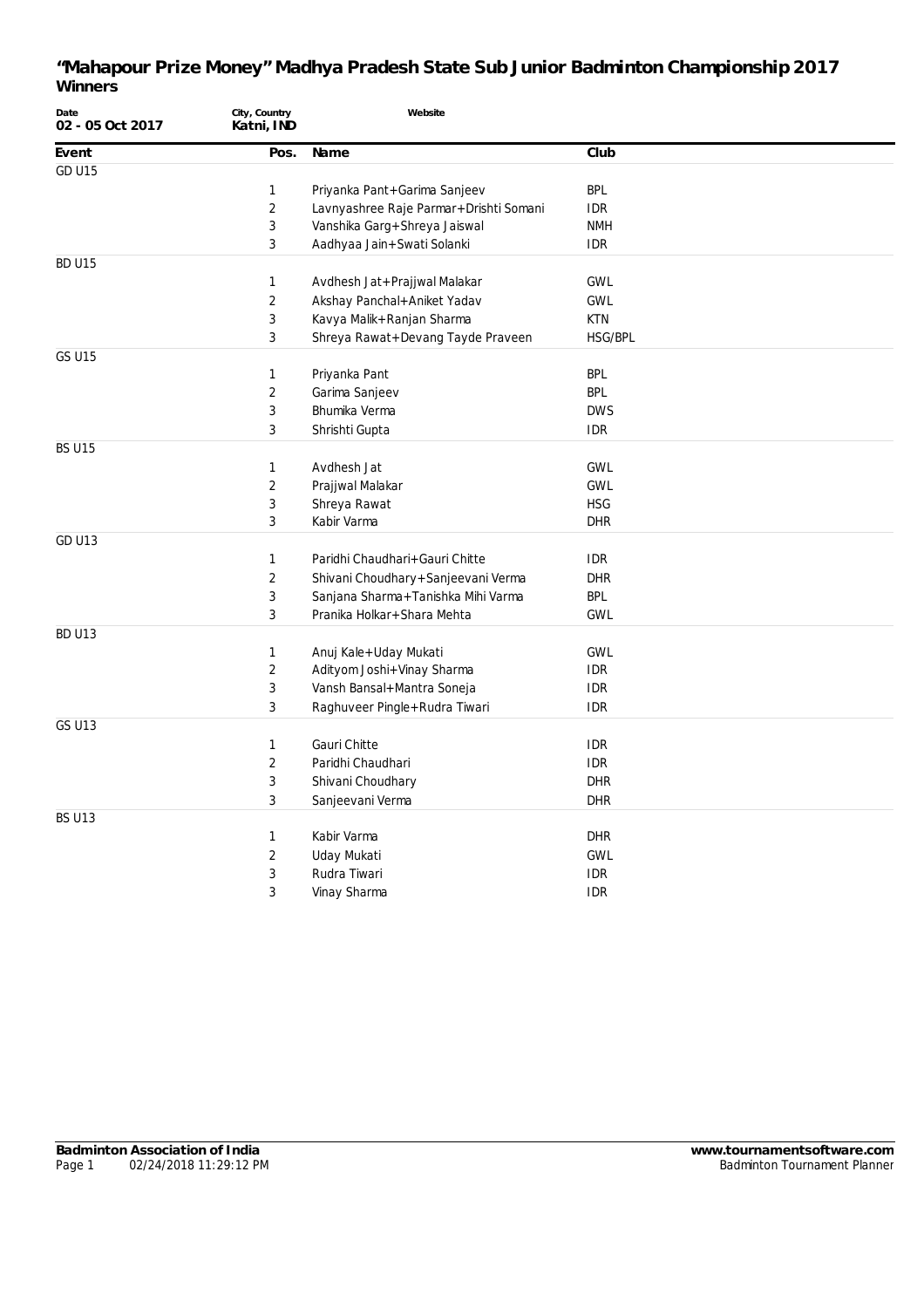| Date<br>02 - 05 Oct 2017         |                          | City, Country<br>Katni, IND                                              | Website                          |                                     |                                         |
|----------------------------------|--------------------------|--------------------------------------------------------------------------|----------------------------------|-------------------------------------|-----------------------------------------|
|                                  |                          |                                                                          |                                  |                                     | Printed: 10/9/2017 9:43:29 AM           |
| St.                              | City                     | Round 1                                                                  | Round 2                          | Round 3                             | Round 4                                 |
| 1                                | <b>DHR</b>               | Kabir VARMA [1]                                                          | Kabir VARMA [1]                  |                                     |                                         |
| $\overline{2}$<br>$\overline{3}$ | <b>BPL</b>               | Bye 1<br>Aditya SHARMA                                                   | #1:                              | Kabir VARMA [1]                     |                                         |
| $\overline{4}$                   |                          | Bye 17                                                                   | Aditya SHARMA                    | #65: 15-1 15-4                      |                                         |
| 5                                | <b>KTN</b>               | Harshit NANKANI                                                          | #2:<br>Harshit NANKANI           |                                     | Kabir VARMA [1]<br>#97: 15-8 15-8       |
| 6                                |                          | Bye 33                                                                   | #3:                              | Aditya JAIN                         |                                         |
| $\overline{7}$<br>8              | <b>IDR</b>               | Aditya JAIN<br><b>Bye 49</b>                                             | Aditya JAIN                      | #66: 15-5 15-9                      |                                         |
| 9                                | <b>BPL</b>               | Sresth SINGH                                                             | #4:                              |                                     |                                         |
| 10                               |                          | Bye 9                                                                    | Sresth SINGH<br>#5:              | Pranay WARATHE                      |                                         |
| 11                               | <b>GWL</b>               | Pranay WARATHE                                                           | Pranay WARATHE                   | #67: W.0.                           |                                         |
| 12<br>13                         | <b>DHR</b>               | <b>Bye 25</b><br>Rudraksh YADAV                                          | #6:                              |                                     | Pranay WARATHE                          |
| 14                               |                          | <b>Bye 41</b>                                                            | Rudraksh YADAV                   |                                     | #98: 15-4 15-2                          |
| 15                               | <b>RGH</b>               | Madhav CHABDA                                                            | #7:                              | Rudraksh YADAV                      |                                         |
| 16                               | <b>IDR</b>               | Jaspreet Singh CHHABRA                                                   | Madhav CHABDA<br>#8: W.0.        | #68: 15-12 15-10                    |                                         |
| 17                               | <b>IDR</b>               | V. PARIHAR [6]                                                           | V. PARIHAR [6]                   |                                     |                                         |
| 18<br>19                         | <b>GWL</b>               | Bye 5<br>Aryan SHARMA                                                    | #9:                              | V. PARIHAR [6]                      |                                         |
| 20                               |                          | <b>Bye 21</b>                                                            | <b>Aryan SHARMA</b>              | #69: 15-4 15-6                      |                                         |
| 21                               | <b>BPL</b>               | Hardik KUMAR                                                             | #10:<br>Hardik KUMAR             |                                     | V. PARIHAR [6]<br>#99: w.o.             |
| $\overline{22}$                  |                          | <b>Bye 37</b>                                                            | #11:                             | Anadi ROOSIA                        |                                         |
| 23<br>24                         | <b>GWL</b><br><b>NSP</b> | Dev KUMAWAT<br>Anadi ROOSIA                                              | Anadi ROOSIA                     | #70: 15-13 15-9                     |                                         |
| 25                               | <b>IDR</b>               | Manas ARORA [9]                                                          | #12: 15-10 15-9                  |                                     |                                         |
| 26                               |                          | Bye 13                                                                   | Manas ARORA [9]<br>#13:          | Manas ARORA [9]                     |                                         |
| $\overline{27}$                  | <b>RWA</b>               | Swaraj SINGH                                                             | Swaraj SINGH                     | #71: w.o.                           |                                         |
| 28<br>29                         | <b>DHR</b>               | <b>Bye 29</b><br>Naivaidhya PANDEY                                       | #14:                             |                                     | Manas ARORA [9]                         |
| 30                               |                          | <b>Bye 45</b>                                                            | Naivaidhya PANDEY                |                                     | #100: 15-13 14-15 15-11                 |
| 31                               | <b>BPL</b>               | Nadir ANSARI                                                             | #15:<br>Kushagra PATEL           | Naivaidhya PANDEY<br>#72: 15-3 15-9 |                                         |
| 32                               | <b>CHW</b>               | Kushagra PATEL                                                           | #16: 15-9 15-1                   |                                     |                                         |
| $\overline{33}$<br>34            | <b>GWL</b>               | Anuj KALE [4]<br>Bye 3                                                   | Anuj KALE [4]                    |                                     |                                         |
| $\overline{35}$                  | <b>STN</b>               | Divyansh PANDEY                                                          | #17:                             | Anuj KALE [4]                       |                                         |
| 36                               |                          | <b>Bye 19</b>                                                            | Divyansh PANDEY<br>#18:          | #73: 15-4 15-6                      | Anuj KALE [4]                           |
| 37                               | <b>BPL</b>               | Ojas WASNEY                                                              | Ojas WASNEY                      |                                     | #101: 15-13 15-14                       |
| 38<br>39                         | <b>IDR</b>               | <b>Bye 35</b><br>Adityom JOSHI                                           | #19:                             | Adityom JOSHI                       |                                         |
| 40                               | ANP                      | Geet SAHU                                                                | Adityom JOSHI                    | #74: 15-9 15-6                      |                                         |
| 41                               | <b>BPL</b>               | <b>Harshul NARANG</b>                                                    | #20: w.o.<br>Harshul NARANG      |                                     |                                         |
| 42                               |                          | <b>Bye 11</b>                                                            | #21:                             | Arvan GUPTA                         |                                         |
| 43<br>44                         | <b>IDR</b>               | Aryan GUPTA<br><b>Bye 27</b>                                             | Aryan GUPTA                      | $#75: 15-415-3$                     |                                         |
| 45                               | <b>BPL</b>               | Siddhant GUPTA                                                           | #22:                             |                                     | Aryan GUPTA                             |
| 46                               |                          | Bye $43$                                                                 | Siddhant GUPTA<br>#23:           | Parth BHATT                         | #102: 15-8 14-15 15-9                   |
| 47                               | <b>DHR</b>               | Parth BHATT                                                              | Parth BHATT                      | #76: w.o.                           |                                         |
| 48<br>49                         | <b>GWL</b><br><b>IDR</b> | Prakhar SRIVASTAV<br>Rudra TIWARI [5]                                    | #24: 8-15 15-14 15-9             |                                     |                                         |
| 50                               |                          | Bye 7                                                                    | Rudra TIWARI [5]                 |                                     |                                         |
| 51                               | <b>GWL</b>               | <b>Utkarsh MOURYA</b>                                                    | #25:<br>Utkarsh MOURYA           | Rudra TIWARI [5]<br>#77: 15-3 15-6  |                                         |
| 52                               |                          | <b>Bye 23</b>                                                            | #26:                             |                                     | Rudra TIWARI [5]                        |
| $\overline{53}$<br>54            | <b>RWA</b>               | Mrigendra SINGH<br>Bye $39$                                              | Mrigendra SINGH                  |                                     | #103: 15-10 15-7                        |
| 55                               | <b>BPL</b>               | <b>Anand SHARMA</b>                                                      | #27:                             | Mrigendra SINGH                     |                                         |
| 56                               | <b>DHR</b>               | Ujjawal GOYAL                                                            | Ujjawal GOYAL<br>#28: 15-11 15-7 | #78: 14-15 15-6 15-8                |                                         |
| 57                               | <b>BPL</b>               | Rishit MALVIYA                                                           | Rishit MALVIYA                   |                                     |                                         |
| 58<br>59                         | <b>DHR</b>               | <b>Bye 15</b>                                                            | #29:                             | Angad MUCHHAL                       |                                         |
| 60                               |                          | Angad MUCHHAL<br><b>Bye 31</b>                                           | Angad MUCHHAL                    | #79: 15-2 15-3                      |                                         |
| 61                               | <b>JBP</b>               | Arnav SINGH                                                              | #30:                             |                                     | <b>Angad MUCHHAL</b><br>#104: 15-9 15-9 |
| 62                               |                          | <b>Bye 47</b>                                                            | Arnav SINGH<br>#31:              | Kavya MALIK                         |                                         |
| 63<br>64                         | <b>KTN</b><br><b>NMH</b> | Kavya MALIK<br><b>Neel DUA</b>                                           | Kavya MALIK                      | #80: 15-3 15-1                      |                                         |
|                                  |                          |                                                                          | #32: 15-12 15-5                  |                                     |                                         |
|                                  |                          | # Seeded Players                                                         |                                  | Replacing<br># Alternates           | Draw date/time:                         |
|                                  |                          | 1 Kabir VARMA<br>9 Manas ARORA                                           |                                  |                                     | Last Direct Acceptance                  |
|                                  |                          | 2 Uday MUKATI<br>10 Abhinna GARG<br>3 Vinay SHARMA<br>11 Kushagra GOLASH |                                  |                                     | Player representatives                  |
|                                  | 4 Anuj KALE              |                                                                          |                                  |                                     |                                         |

| Vinay SHARMA<br>-3           | 11 Kushaqra GOLASH | Player representative |
|------------------------------|--------------------|-----------------------|
| Anuj KALE<br>4               |                    |                       |
| Rudra TIWARI<br>$\mathbf{b}$ |                    |                       |
| Vishantan Singh PARIHAR<br>6 |                    | Signature             |
| Mantra SONEJA                |                    |                       |
| Vansh BANSAL<br>8            |                    | Brijesh Dutt Gour     |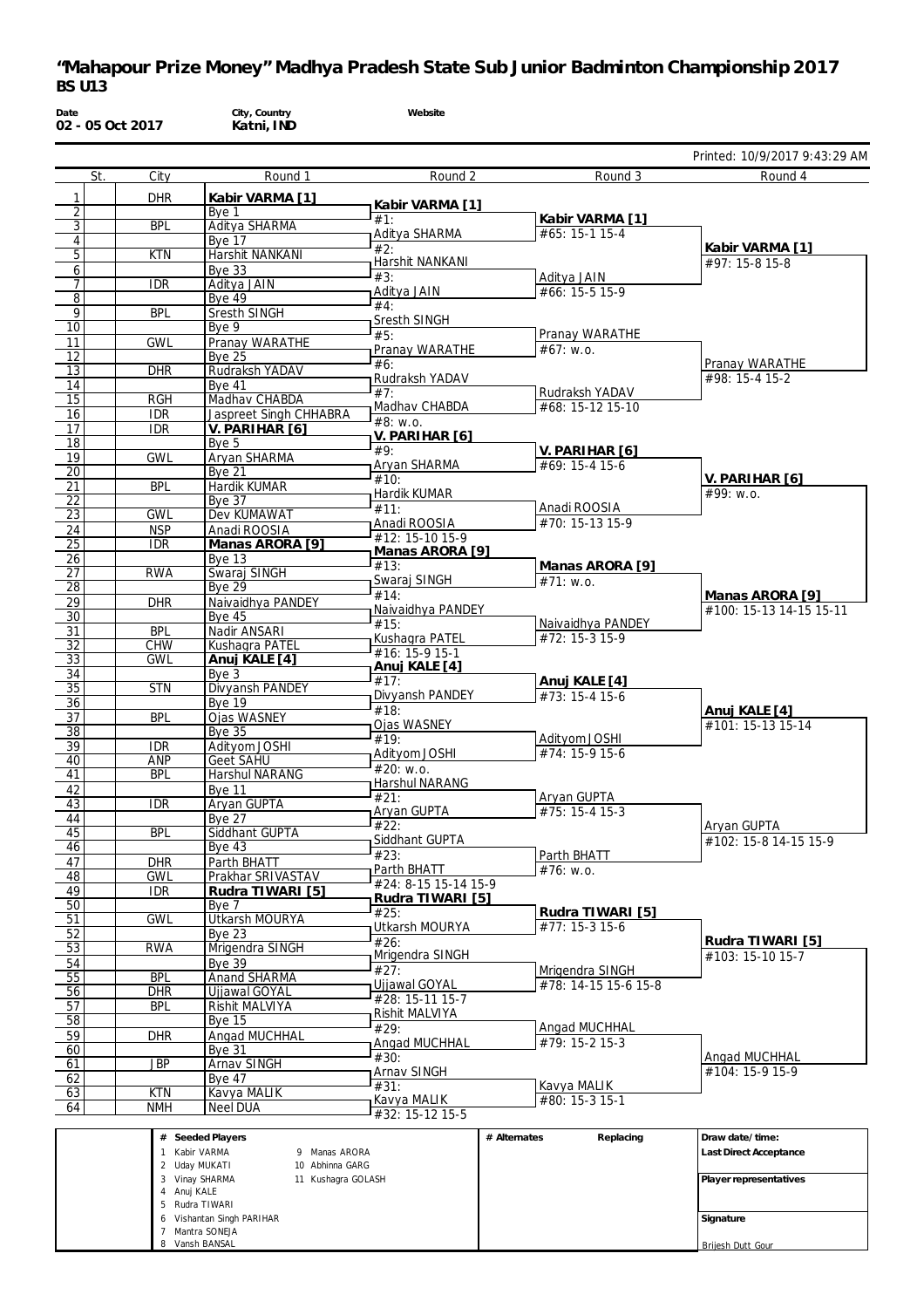| Date                  | 02 - 05 Oct 2017         |                                   | City, Country<br>Katni, IND         | Website                            |              |                                             |                                            |
|-----------------------|--------------------------|-----------------------------------|-------------------------------------|------------------------------------|--------------|---------------------------------------------|--------------------------------------------|
|                       |                          |                                   |                                     |                                    |              |                                             | Printed: 10/9/2017 9:43:29 AM              |
|                       | St.<br>City              |                                   | Round 1                             | Round 2                            |              | Round 3                                     | Round 4                                    |
| 65                    | <b>NSP</b>               |                                   | Nachiket AGRAWAL                    | Abhijit DWIVEDI                    |              |                                             |                                            |
| 66                    | <b>RWA</b>               |                                   | Abhijit DWIVEDI                     | #33: W.0.                          |              | Prasoon SINGH                               |                                            |
| 67                    | <b>STN</b>               |                                   | Bye 48                              | Prasoon SINGH                      |              | #81: 15-12 11-15 15-3                       |                                            |
| 68<br>69              |                          |                                   | Prasoon SINGH<br><b>Bye 32</b>      | #34:                               |              |                                             | Prajjwal GOLASH                            |
| 70                    | <b>GWL</b>               |                                   | Prajjwal GOLASH                     | Prajiwal GOLASH                    |              |                                             | #105: 15-6 15-4                            |
| 71                    |                          |                                   | <b>Bye 16</b>                       | #35:<br>Kushagra GOLASH [11]       |              | Prajjwal GOLASH<br>#82: 15-10 15-13         |                                            |
| 72                    | <b>BPL</b>               |                                   | Kushagra GOLASH [11]                | #36:                               |              |                                             |                                            |
| 73<br>74              | <b>BPL</b><br><b>DHR</b> |                                   | Chetan KOLLI<br>Kushaqra PANDEY     | Kushagra PANDEY                    |              |                                             |                                            |
| 75                    |                          |                                   | <b>Bye 40</b>                       | #37: 15-6 15-1                     |              | Kushagra PANDEY                             |                                            |
| 76                    | <b>MDL</b>               |                                   | Mridul BHIRYANI                     | Mridul BHIRYANI                    |              | #83: 15-2 15-4                              |                                            |
| $\overline{77}$       |                          |                                   | Bye $24$                            | #38:<br>Nikhil KUSHWAHA            |              |                                             | Kushagra PANDEY<br>#106: 15-12 12-15 15-14 |
| 78                    | <b>BPL</b>               |                                   | Nikhil KUSHWAHA                     | #39:                               |              | Vansh BANSAL [8]                            |                                            |
| $\overline{79}$<br>80 | IDR                      |                                   | Bye 8<br>Vansh BANSAL [8]           | Vansh BANSAL [8]                   |              | #84: w.o.                                   |                                            |
| 81                    | <b>GWL</b>               |                                   | <b>Ranveer SILAWAT</b>              | #40:                               |              |                                             |                                            |
| $\overline{82}$       | IDR                      |                                   | Abhiraj Singh SOLANKI               | Ranveer SILAWAT<br>#41: w.o.       |              |                                             |                                            |
| 83                    |                          |                                   | Bye $44$                            | Pratham JAISWANI                   |              | Pratham JAISWANI<br>#85: 15-7 15-9          |                                            |
| 84                    | <b>KTN</b>               |                                   | Pratham JAISWANI                    | #42:                               |              |                                             | Yuvan Krishna KOLLI                        |
| 85<br>86              | <b>CHW</b>               |                                   | <b>Bye 28</b><br><b>Ashay KARDE</b> | Ashay KARDE                        |              |                                             | #107: 15-11 14-15 15-12                    |
| 87                    |                          |                                   | <b>Bve 12</b>                       | #43:                               |              | Yuvan Krishna KOLLI                         |                                            |
| 88                    | <b>BPL</b>               |                                   | Yuvan Krishna KOLLI                 | Yuvan Krishna KOLLI<br>#44:        |              | #86: W.0.                                   |                                            |
| 89                    | <b>HSG</b>               |                                   | Aryan JOSEPH                        | Tejas BAROD                        |              |                                             |                                            |
| 90                    | <b>DWS</b>               |                                   | Tejas BAROD                         | #45: 15-9 15-6                     |              | Tejas BAROD                                 |                                            |
| 91<br>$\overline{92}$ | <b>DHR</b>               |                                   | <b>Bye 36</b><br>Sarthak SHUKLA     | Sarthak SHUKLA                     |              | #87: 15-12 15-14                            |                                            |
| 93                    |                          |                                   | <b>Bye 20</b>                       | #46:                               |              |                                             | Vinay SHARMA [3]                           |
| 94                    | <b>BPL</b>               |                                   | <b>Ishaan PANT</b>                  | Ishaan PANT<br>#47:                |              | Vinay SHARMA [3]                            | #108: 15-0 15-6                            |
| 95                    |                          |                                   | Bye 4                               | Vinay SHARMA [3]                   |              | #88: 15-7 15-3                              |                                            |
| 96<br>97              | IDR<br><b>JBP</b>        |                                   | Vinay SHARMA [3]<br>Mujjamil NADEEM | #48:                               |              |                                             |                                            |
| 98                    | <b>BPL</b>               |                                   | Yash DAVE                           | Yash DAVE                          |              |                                             |                                            |
| 99                    |                          |                                   | <b>Bye 46</b>                       | #49: w.o.<br>Arijeet SINGH         |              | Yash DAVE                                   |                                            |
| 100                   | <b>RWA</b>               |                                   | <b>Arijeet SINGH</b>                | #50:                               |              | #89: 15-6 15-6                              | Abhinna GARG [10]                          |
| 101                   |                          |                                   | <b>Bye 30</b>                       | Anuj SONGARA                       |              |                                             | #109: 15-11 15-13                          |
| 102<br>103            | IDR                      |                                   | Anuj SONGARA<br><b>Bye 14</b>       | #51:                               |              | Abhinna GARG [10]                           |                                            |
| 104                   | <b>DHR</b>               |                                   | Abhinna GARG [10]                   | Abhinna GARG [10]                  |              | #90: 15-11 15-6                             |                                            |
| 105                   | <b>KTN</b>               |                                   | Sandeep NANKANI                     | #52:<br>Sandeep NANKANI            |              |                                             |                                            |
| 106                   | <b>MDL</b>               |                                   | Sahil KUCHWAHA                      | #53: 15-11 15-2                    |              | Sandeep NANKANI                             |                                            |
| 107                   | <b>BPL</b>               |                                   | Bye 38<br>Aditya GOYAL              | Aditya GOYAL                       |              | $\overline{\#}91$ : w.o.                    |                                            |
| 108<br>109            |                          |                                   | <b>Bye 22</b>                       | #54:                               |              |                                             | Mantra SONEJA [7]                          |
| 110                   | <b>GWL</b>               |                                   | <b>Aadarsh THAKUR</b>               | Aadarsh THAKUR<br>#55:             |              |                                             | #110: 15-6 15-4                            |
| 111                   |                          |                                   | Bye 6                               | Mantra SONEJA [7]                  |              | Mantra SONEJA [7]<br>#92: 12-15 15-10 15-13 |                                            |
| $\overline{112}$      |                          | IDR.                              | Mantra SONEJA [7]                   | #56:                               |              |                                             |                                            |
| 113<br>114            | ANP<br><b>STN</b>        |                                   | Aniket PRASAD<br>Sanskar TRIPATHI   | Aniket PRASAD                      |              |                                             |                                            |
| 115                   |                          |                                   | <b>Bye 42</b>                       | #57: 15-1 15-6                     |              | Vedant TIWARI                               |                                            |
| 116                   | IDR                      |                                   | Vedant TIWARI                       | Vedant TIWARI                      |              | #93: 15-11 15-12                            | Vedant TIWARI                              |
| 117                   |                          |                                   | <b>Bye 26</b>                       | #58:<br>Prince CHANDEL             |              |                                             | #111: 15-6 15-9                            |
| 118                   | <b>DHR</b>               |                                   | Prince CHANDEL                      | #59:                               |              | Madhav MANGAL                               |                                            |
| 119<br>120            | <b>BPL</b>               |                                   | <b>Bye 10</b><br>Madhav MANGAL      | Madhav MANGAL                      |              | #94: w.o.                                   |                                            |
| 121                   | <b>BPL</b>               |                                   | Prabhav BARWAD                      | #60:                               |              |                                             |                                            |
| 122                   | IDR.                     |                                   | Raghuveer PINGLE                    | Raghuveer PINGLE<br>#61: 15-6 15-5 |              | Raghuveer PINGLE                            |                                            |
| 123                   |                          |                                   | <b>Bye 34</b>                       | Tanmay SHARMA                      |              | #95: 15-4 15-6                              |                                            |
| 124                   | <b>DHR</b>               |                                   | Tanmay SHARMA                       | #62:                               |              |                                             | Uday MUKATI [2]                            |
| 125<br>126            | <b>BPL</b>               |                                   | <b>Bye 18</b><br>Aman DIXIT         | Aman DIXIT                         |              |                                             | #112: 15-13 15-7                           |
| 127                   |                          |                                   | Bye 2                               | #63:                               |              | Uday MUKATI [2]                             |                                            |
| 128                   | <b>GWL</b>               |                                   | Uday MUKATI [2]                     | Uday MUKATI [2]<br>#64:            |              | #96: 15-3 15-5                              |                                            |
|                       |                          |                                   |                                     |                                    |              |                                             |                                            |
|                       |                          | # Seeded Players<br>1 Kabir VARMA | 9 Manas ARORA                       |                                    | # Alternates | Replacing                                   | Draw date/time:                            |
|                       |                          | 2 Uday MUKATI                     | 10 Abhinna GARG                     |                                    |              |                                             | Last Direct Acceptance                     |

**Player representatives**

**Signature**

Brijesh Dutt Gour

 Vinay SHARMA Anuj KALE Rudra TIWARI Vishantan Singh PARIHAR Mantra SONEJA Vansh BANSAL

11 Kushagra GOLASH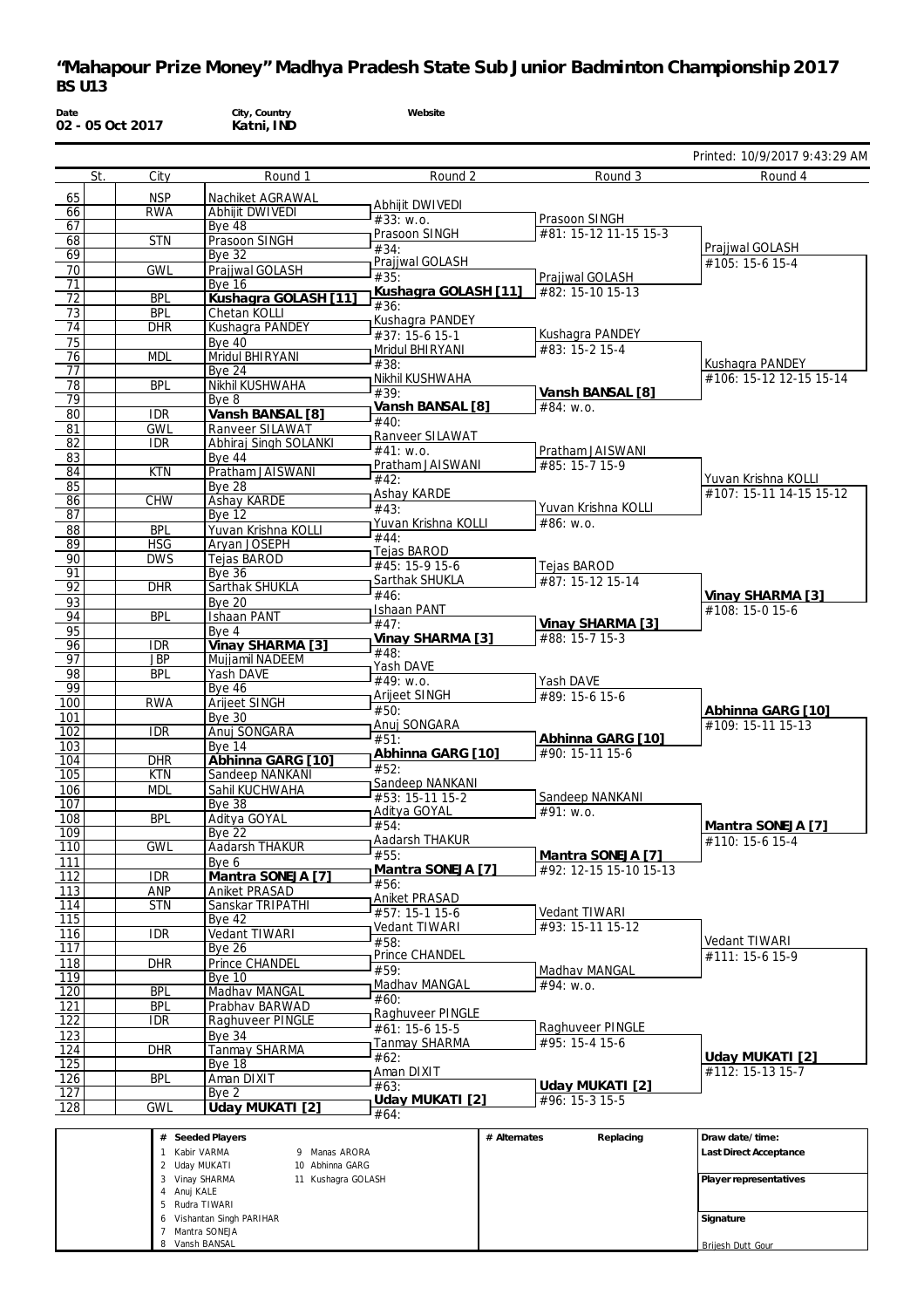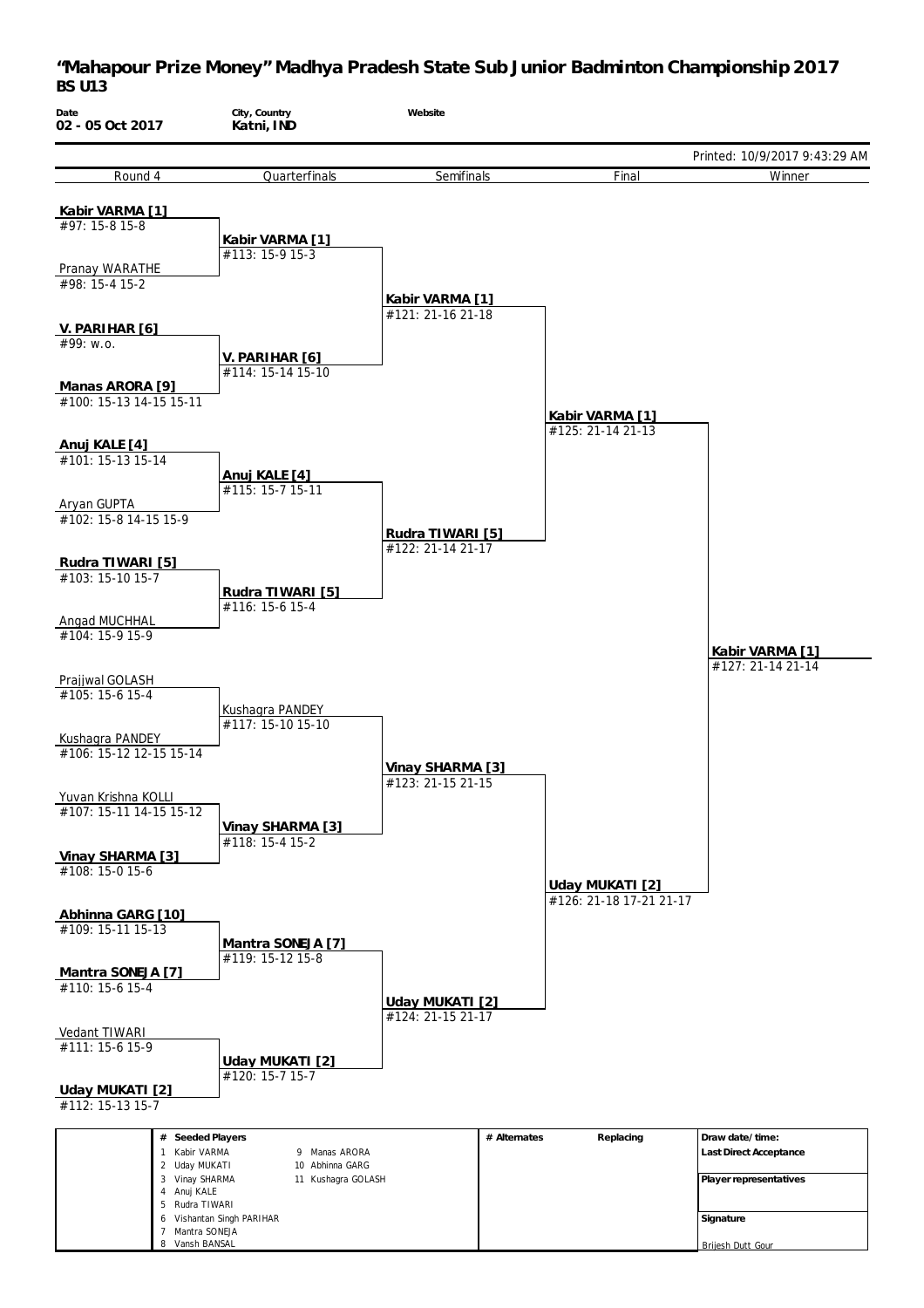| Date           |            | 02 - 05 Oct 2017         | City, Country<br>Katni, IND                  | Website                              |                                |                  |                                 |
|----------------|------------|--------------------------|----------------------------------------------|--------------------------------------|--------------------------------|------------------|---------------------------------|
|                |            |                          |                                              |                                      |                                |                  | Printed: 10/9/2017 9:44:48 AM   |
|                | St.        | $\overline{C}$ ity       | Round 1                                      | Round 2                              | Quarterfinals                  | Semifinals       | Final                           |
|                |            |                          |                                              |                                      |                                |                  |                                 |
| $\mathbf{1}$   |            | <b>DHR</b><br><b>DHR</b> | K. PANDEY [1]<br>Kabir VARMA                 | K. PANDEY [1]                        |                                |                  |                                 |
|                |            |                          |                                              | Kabir VARMA                          |                                |                  |                                 |
| $\overline{2}$ |            |                          | Bye 1                                        | #1:                                  | K. PANDEY [1]                  |                  |                                 |
|                |            | <b>BPL</b>               | Kushagra GOLASH                              |                                      | Kabir VARMA                    |                  |                                 |
| 3              |            | <b>BPL</b><br><b>GWL</b> | Nikhil KUSHWAHA<br><b>Ranveer SILAWAT</b>    | Ranveer SILAWAT<br>Prakhar SRIVASTAV | #17: 15-7 15-2                 |                  |                                 |
| 4              |            | <b>GWL</b>               | Prakhar SRIVASTAV                            | #2: w.o.                             |                                | Adityom JOSHI    |                                 |
|                | <b>WDN</b> | <b>BPL</b>               | <b>Anand SHARMA</b>                          |                                      |                                | Vinay SHARMA     |                                 |
| 5              |            | <b>BPL</b>               | Sresth SINGH                                 | Anand SHARMA                         |                                | #25: 21-18 21-18 |                                 |
|                |            |                          |                                              | Sresth SINGH                         |                                |                  |                                 |
| 6              |            | IDR                      | Bye 5<br>Adityom JOSHI                       | #3: No Match                         | Adityom JOSHI                  |                  |                                 |
| 7              |            | <b>IDR</b>               | Vinay SHARMA                                 | Adityom JOSHI                        | Vinay SHARMA<br>#18: w.o.      |                  |                                 |
|                |            | <b>DHR</b>               | <b>Tanmay SHARMA</b>                         | Vinay SHARMA                         |                                |                  |                                 |
| 8              |            | <b>DHR</b>               | Sarthak SHUKLA                               | #4: 15-7 15-6                        |                                |                  | Adityom JOSHI                   |
|                |            | <b>IDR</b>               | Vansh BANSAL [3]                             |                                      |                                |                  | Vinay SHARMA                    |
| 9              |            | <b>IDR</b>               | Mantra SONEJA                                | Vansh BANSAL [3]                     |                                |                  | #29: 21-15 21-13                |
| 10             |            |                          |                                              | Mantra SONEJA<br>#5:                 | Vansh BANSAL [3]               |                  |                                 |
|                |            | <b>GWL</b>               | Bye 3<br><b>Aadarsh THAKUR</b>               |                                      | Mantra SONEJA                  |                  |                                 |
| 11             |            | <b>GWL</b>               | Pranay WARATHE                               | Aadarsh THAKUR                       | #19: 9-15 15-13 15-5           |                  |                                 |
|                |            | <b>BPL</b>               | Chetan KOLLI                                 | Pranay WARATHE                       |                                |                  |                                 |
| 12             |            | <b>BPL</b>               | Harshul NARANG                               | $#6: 15-315-3$                       |                                | Vansh BANSAL [3] |                                 |
| 13             |            | <b>KTN</b><br><b>KTN</b> | Pratham JAISWANI<br>Kavya MALIK              | Pratham JAISWANI                     |                                | Mantra SONEJA    |                                 |
|                |            | <b>ANP</b>               | <b>Aniket PRASAD</b>                         | Kavya MALIK                          |                                | #26: 21-11 21-14 |                                 |
| 14             |            | ANP                      | Geet SAHU                                    | #7: W.0.                             | Abhinna GARG                   |                  |                                 |
|                |            | <b>DHR</b>               | Abhinna GARG                                 |                                      | Ujjawal GOYAL                  |                  |                                 |
| 15             |            | <b>DHR</b>               | Ujjawal GOYAL                                | Abhinna GARG                         | #20: 15-8 15-10                |                  |                                 |
|                |            | <b>BPL</b><br><b>BPL</b> | Hardik KUMAR<br>Aditya SHARMA                | Ujjawal GOYAL<br>#8: 15-10 15-9      |                                |                  | Anuj KALE [2]                   |
| 16             |            | <b>IDR</b>               | Raghuveer PINGLE                             |                                      |                                |                  | Uday MUKATI                     |
| 17             |            | <b>IDR</b>               | Rudra TIWARI                                 | Raghuveer PINGLE                     |                                |                  | #31: 21-19 21-18                |
|                |            | <b>GWL</b>               | Prajjwal GOLASH                              | Rudra TIWARI                         |                                |                  |                                 |
| 18             |            | GWL                      | Dev KUMAWAT                                  | #9: 15-12 15-11                      | Raghuveer PINGLE               |                  |                                 |
| 19             |            | <b>GWL</b><br>GWL        | <b>Utkarsh MOURYA</b><br>Aryan SHARMA        | Prabhav BARWAD                       | Rudra TIWARI<br>#21: 15-5 15-6 |                  |                                 |
|                |            | <b>BPL</b>               | Prabhav BARWAD                               | <b>Ojas WASNEY</b>                   |                                |                  |                                 |
| 20             |            | <b>BPL</b>               | Ojas WASNEY                                  | #10: 15-13 15-13                     |                                | Raghuveer PINGLE |                                 |
|                |            | <b>BPL</b>               | Yash DAVE                                    |                                      |                                | Rudra TIWARI     |                                 |
| 21             |            | <b>BPL</b><br>KTN        | Rishit MALVIYA<br>Harshit NANKANI            | Yash DAVE                            |                                | #27: 21-17 21-10 |                                 |
| 22             |            | KTN                      | Sandeep NANKANI                              | Rishit MALVIYA<br>#11: 15-12 15-14   | A. MUCHHAL [4]                 |                  |                                 |
|                |            |                          |                                              |                                      | Naivaidhya PANDEY              |                  |                                 |
| 23             |            |                          | Bye 4                                        | A. MUCHHAL [4]                       | #22: 15-5 15-7                 |                  |                                 |
|                |            | <b>DHR</b>               | A. MUCHHAL [4]                               | Naivaidhya PANDEY                    |                                |                  |                                 |
| 24             |            | <b>DHR</b><br><b>STN</b> | Naivaidhya PANDEY $#12$ :<br>Divyansh PANDEY |                                      |                                |                  | Anuj KALE [2]                   |
| 25             |            | <b>RWA</b>               | Mrigendra SINGH                              | Yuvan Krishna KOLLI                  |                                |                  | Uday MUKATI<br>#30: 21-13 21-14 |
|                |            | <b>BPL</b>               | Yuvan Krishna KOLLI                          | Ishaan PANT                          |                                |                  |                                 |
| 26             |            | <b>BPL</b>               | Ishaan PANT                                  | #13: w.o.                            | Yuvan Krishna KOLLI            |                  |                                 |
|                |            |                          |                                              |                                      | Ishaan PANT                    |                  |                                 |
| 27             |            | <b>DHR</b>               | Bye 6<br>Parth BHATT                         | Parth BHATT                          | #23: 15-11 15-9                |                  |                                 |
| $\frac{28}{ }$ |            | <b>DHR</b>               | Rudraksh YADAV                               | Rudraksh YADAV<br>#14:               |                                | Anuj KALE [2]    |                                 |
|                |            | <b>BPL</b>               | Aman DIXIT                                   |                                      |                                | Uday MUKATI      |                                 |
| $\frac{29}{2}$ |            | <b>BPL</b>               | Madhav MANGAL                                | Aman DIXIT                           |                                | #28: 21-8 21-2   |                                 |
|                | <b>WDN</b> | <b>IDR</b>               | <b>Kovid GUPTA</b>                           | Madhav MANGAL                        |                                |                  |                                 |
| 30             |            | <b>IDR</b>               | Arush SINGHI                                 | #15: No Match                        | Anuj KALE [2]                  |                  |                                 |
| $\frac{31}{2}$ |            |                          | Bye 2                                        | Anuj KALE [2]                        | Uday MUKATI<br>#24: 15-3 15-4  |                  |                                 |
|                |            | <b>GWL</b>               | Anuj KALE [2]                                | Uday MUKATI                          |                                |                  |                                 |
| 32             |            | <b>GWL</b>               | Uday MUKATI                                  | #16:                                 |                                |                  |                                 |
|                |            |                          |                                              |                                      |                                |                  |                                 |

| # Seeded Players  | # Alternates | Replacing | Draw date/time:        |
|-------------------|--------------|-----------|------------------------|
| Kushagra PANDEY   |              |           | Last Direct Acceptance |
| Kabir VARMA       |              |           |                        |
| 2 Anuj KALE       |              |           | Player representatives |
| Uday MUKATI       |              |           |                        |
| 3 Vansh BANSAL    |              |           |                        |
| Mantra SONEJA     |              |           | Signature              |
| 4 Angad MUCHHAL   |              |           |                        |
| Naivaidhya PANDEY |              |           | Brijesh Dutt Gour      |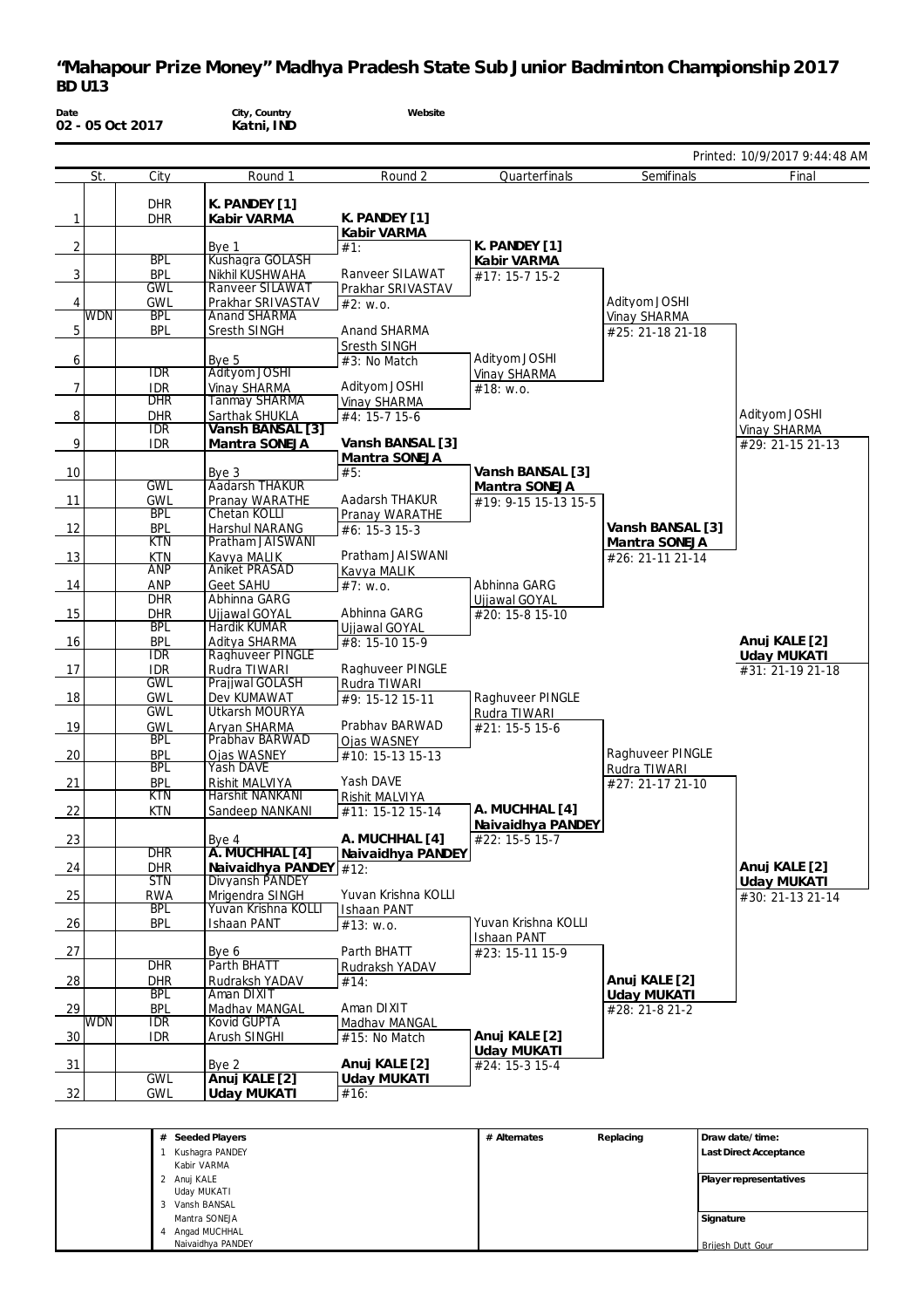| Date                  |        | 02 - 05 Oct 2017         | City, Country<br>Katni, IND           |                                         | Website                               |                       |                  |                                            |
|-----------------------|--------|--------------------------|---------------------------------------|-----------------------------------------|---------------------------------------|-----------------------|------------------|--------------------------------------------|
|                       |        |                          |                                       |                                         |                                       |                       |                  | Printed: 10/9/2017 9:44:20 AM              |
|                       | St.    | City                     | Round 1                               | Round 2                                 | Round 3                               | Quarterfinals         | Semifinals       | Final                                      |
| $\mathbf{1}$          |        | <b>DHR</b>               | S. CHOUDHARY [1]                      |                                         |                                       |                       |                  |                                            |
| 2                     |        |                          | Bye 1                                 | S. CHOUDHARY [1]<br>#1:                 |                                       |                       |                  |                                            |
| 3                     |        | <b>BPL</b>               | Gauranshi SHARMA                      | Gauranshi SHARMA                        | S. CHOUDHARY [1]<br>#33: 15-5 15-3    |                       |                  |                                            |
| 4                     |        |                          | <b>Bye 17</b>                         | #2:                                     |                                       | S. CHOUDHARY [1]      |                  |                                            |
| 5                     |        | JBP                      | <b>Tarini PATHAK</b>                  | Tarini PATHAK                           |                                       | #49: 15-11 15-11      |                  |                                            |
| 6<br>7                |        | <b>IDR</b>               | Bve 9<br><b>Pearl GAUR</b>            | #3:                                     | Pearl GAUR                            |                       |                  |                                            |
| 8                     |        | <b>BPL</b>               | Siya MANGAL                           | Pearl GAUR                              | #34: 15-13 15-10                      |                       |                  |                                            |
| 9                     |        | <b>GWL</b>               | A. DUBEY [8]                          | #4: 15-4 15-10                          |                                       |                       | S. CHOUDHARY [1] |                                            |
| 10                    |        |                          | Bye 5                                 | A. DUBEY [8]<br>#5:                     | A. DUBEY [8]                          |                       | #57: 21-16 21-18 |                                            |
| 11                    |        | <b>RWA</b>               | Sonal SINGH                           | Sonal SINGH                             | #35: 15-3 15-5                        |                       |                  |                                            |
| 12                    |        |                          | <b>Bye 21</b>                         | #6:                                     |                                       | A. DUBEY [8]          |                  |                                            |
| 13                    |        | <b>BPL</b>               | Dipal SHARMA                          | Dipal SHARMA                            |                                       | #50: 14-15 15-12 15-8 |                  |                                            |
| 14<br>15              |        | <b>NSP</b>               | <b>Bye 13</b><br>Shri GHOSH           | #7:                                     | Pranika HOLKAR                        |                       |                  |                                            |
| 16                    |        | <b>GWL</b>               | Pranika HOLKAR                        | Pranika HOLKAR                          | #36: 15-3 15-8                        |                       |                  |                                            |
| 17                    |        | <b>IDR</b>               | P. CHAUDHARI [3]                      | #8: 15-11 15-9                          |                                       |                       |                  | P. CHAUDHARI [3]                           |
| 18                    |        |                          | Bye 3                                 | P. CHAUDHARI [3]<br>#9:                 |                                       |                       |                  | #61: 21-16 21-17                           |
| 19                    |        | <b>BPL</b>               | T. VARMA                              | T. VARMA                                | P. CHAUDHARI [3]<br>#37: 15-8 15-4    |                       |                  |                                            |
| 20                    |        |                          | <b>Bye 19</b>                         | #10:                                    |                                       | P. CHAUDHARI [3]      |                  |                                            |
| 21                    |        | <b>BPL</b>               | Adeen KHAN                            | Adeen KHAN                              |                                       | #51: 15-6 15-6        |                  |                                            |
| 22<br>$\overline{23}$ |        | <b>KTN</b>               | <b>Bye 11</b><br>Hiranya PATIL        | #11:                                    | Adeen KHAN                            |                       |                  |                                            |
| 24                    |        | <b>RWA</b>               | Aastha SINGH                          | Aastha SINGH                            | #38: 15-11 13-15 15-10                |                       |                  |                                            |
| 25                    |        | <b>IDR</b>               | M. GUPTA [7]                          | #12: 15-9 15-12                         |                                       |                       | P. CHAUDHARI [3] |                                            |
| 26                    |        |                          | Bye 7                                 | M. GUPTA [7]<br>#13:                    | M. GUPTA [7]                          |                       | #58: 21-15 21-16 |                                            |
| $\overline{27}$       |        | <b>BPL</b>               | Drishti RAJEEV                        | Drishti RAJEEV                          | #39: 15-13 15-13                      |                       |                  |                                            |
|                       | 28 WDN | <b>IDR</b>               | A. SHAPURKAR                          | #14: No Match                           |                                       | M. GUPTA [7]          |                  |                                            |
| 29<br>30              |        | <b>NMH</b>               | Diya MITTAL<br><b>Bye 15</b>          | Diya MITTAL                             |                                       | #52: 15-7 15-6        |                  |                                            |
| 31                    |        | <b>RWA</b>               | Gauri DIXIT                           | #15:                                    | Runi SHARMA                           |                       |                  |                                            |
| $\overline{32}$       |        | <b>IDR</b>               | Runi SHARMA                           | Runi SHARMA                             | #40: 15-9 15-9                        |                       |                  |                                            |
| 33                    |        | <b>KTN</b>               | Anubha SUHANE                         | #16: 15-5 15-4<br>D. CHOUHAN            |                                       |                       |                  | Gauri CHITTE [2]<br>#63: 21-17 18-21 21-13 |
| 34                    |        | <b>IDR</b>               | D. CHOUHAN                            | #17: 14-15 15-13 15-10                  | Palak YADAV                           |                       |                  |                                            |
| 35                    |        |                          | <b>Bye 16</b>                         | Palak YADAV                             | #41: 15-14 15-8                       |                       |                  |                                            |
| 36                    |        | <b>BPL</b>               | Palak YADAV                           | #18:                                    |                                       | A. JAIN [5]           |                  |                                            |
| 37<br>38              |        | <b>NMH</b><br><b>BPL</b> | <b>Umang SHARMA</b><br>Sanjana SHARMA | Sanjana SHARMA                          |                                       | #53: 15-4 15-6        |                  |                                            |
| 39                    |        |                          | Bye 8                                 | #19: 15-5 12-15 15-9 A. JAIN [5]        |                                       |                       |                  |                                            |
| 40                    |        | <b>IDR</b>               | A. JAIN [5]                           | $A.$ JAIN [5]                           | #42: 15-13 15-10                      |                       | S. VERMA [4]     |                                            |
| 41                    |        | <b>IDR</b>               | Keya CHANDANI                         | #20:<br>Keya CHANDANI                   |                                       |                       | #59: 21-10 21-12 |                                            |
| 42                    |        | <b>RWA</b>               | Diksha SINGH                          | #21: 15-5 15-2                          | Keya CHANDANI                         |                       |                  |                                            |
| 43                    |        |                          | <b>Bye 12</b>                         | Bhoomika KHOIYA 443: 15-2 15-2          |                                       |                       |                  |                                            |
| 44<br>45              |        | <b>BPL</b>               | Bhoomika KHOIYA<br><b>Bye 20</b>      | #22:                                    |                                       | S. VERMA [4]          |                  |                                            |
| 46                    |        | <b>IDR</b>               | Riya SETH                             | Riya SETH                               |                                       | #54: 15-13 15-11      |                  |                                            |
| 47                    |        |                          | Bye 4                                 | #23:                                    | S. VERMA [4]<br>#44: 15-11 12-15 15-4 |                       |                  |                                            |
| 48                    |        | <b>DHR</b>               | S. VERMA [4]                          | S. VERMA [4]<br>#24:                    |                                       |                       |                  | Gauri CHITTE [2]                           |
| 49                    |        | <b>IDR</b>               | Gay atri GANDHARV                     | Anushka GOLASH                          |                                       |                       |                  | #62: 21-14 21-10                           |
| 50                    |        | <b>BPL</b>               | Anushka GOLASH                        | #25: 15-3 15-3                          | Anushka GOLASH                        |                       |                  |                                            |
| 51<br>52              |        | <b>RWA</b>               | <b>Bye 14</b><br>Aishwarya MISHRA     | Aishwarya MISHRA #45: 15-12 10-15 15-6  |                                       |                       |                  |                                            |
| 53                    |        |                          | <b>Bye 22</b>                         | #26:                                    |                                       | Srikari REDDY         |                  |                                            |
| 54                    |        | <b>IDR</b>               | Srikari REDDY                         | Srikari REDDY                           |                                       | #55: 15-3 15-3        |                  |                                            |
| 55                    |        |                          | Bye 6                                 | #27:<br><b>S. DUBEY [6]</b>             | Srikari REDDY<br>#46: 15-5 15-9       |                       |                  |                                            |
| 56                    |        | <b>BPL</b>               | <b>S. DUBEY [6]</b>                   | #28:                                    |                                       |                       | Gauri CHITTE [2] |                                            |
| 57                    |        | <b>BPL</b>               | Garima SAPRE                          | Garima SAPRE                            |                                       |                       | #60: 21-19 21-6  |                                            |
| 58                    |        | <b>NMH</b>               | Sneha GOYAL                           | #29: 15-9 15-14                         | Shara MEHTA                           |                       |                  |                                            |
| 59<br>60              |        | <b>GWL</b>               | <b>Bye 10</b><br>Shara MEHTA          | Shara MEHTA                             | #47: 15-12 15-6                       |                       |                  |                                            |
| 61                    |        |                          | Bye 18                                | #30:                                    |                                       | Gauri CHITTE [2]      |                  |                                            |
| 62                    |        | <b>BPL</b>               | Maysha HUSSAINI                       | Maysha HUSSAINI                         |                                       | #56: 15-13 15-5       |                  |                                            |
| 63                    |        |                          | Bye $2$                               | #31:<br>Gauri CHITTE [2] #48: 15-3 15-0 | Gauri CHITTE [2]                      |                       |                  |                                            |
| 64                    |        | <b>IDR</b>               | Gauri CHITTE <sup>[2]</sup>           | #32:                                    |                                       |                       |                  |                                            |

| # Seeded Players    | # Alternates | Replacing | Draw date/time:               |
|---------------------|--------------|-----------|-------------------------------|
| Shivani CHOUDHARY   |              |           | <b>Last Direct Acceptance</b> |
| 2 Gauri CHITTE      |              |           |                               |
| 3 Paridhi CHAUDHARI |              |           | Player representatives        |
| Sanjeevani VERMA    |              |           |                               |
| 5 Aadhyaa JAIN      |              |           |                               |
| 6 Shriya DUBEY      |              |           | Signature                     |
| Manya GUPTA         |              |           |                               |
| 8 Aashita DUBEY     |              |           | Brijesh Dutt Gour             |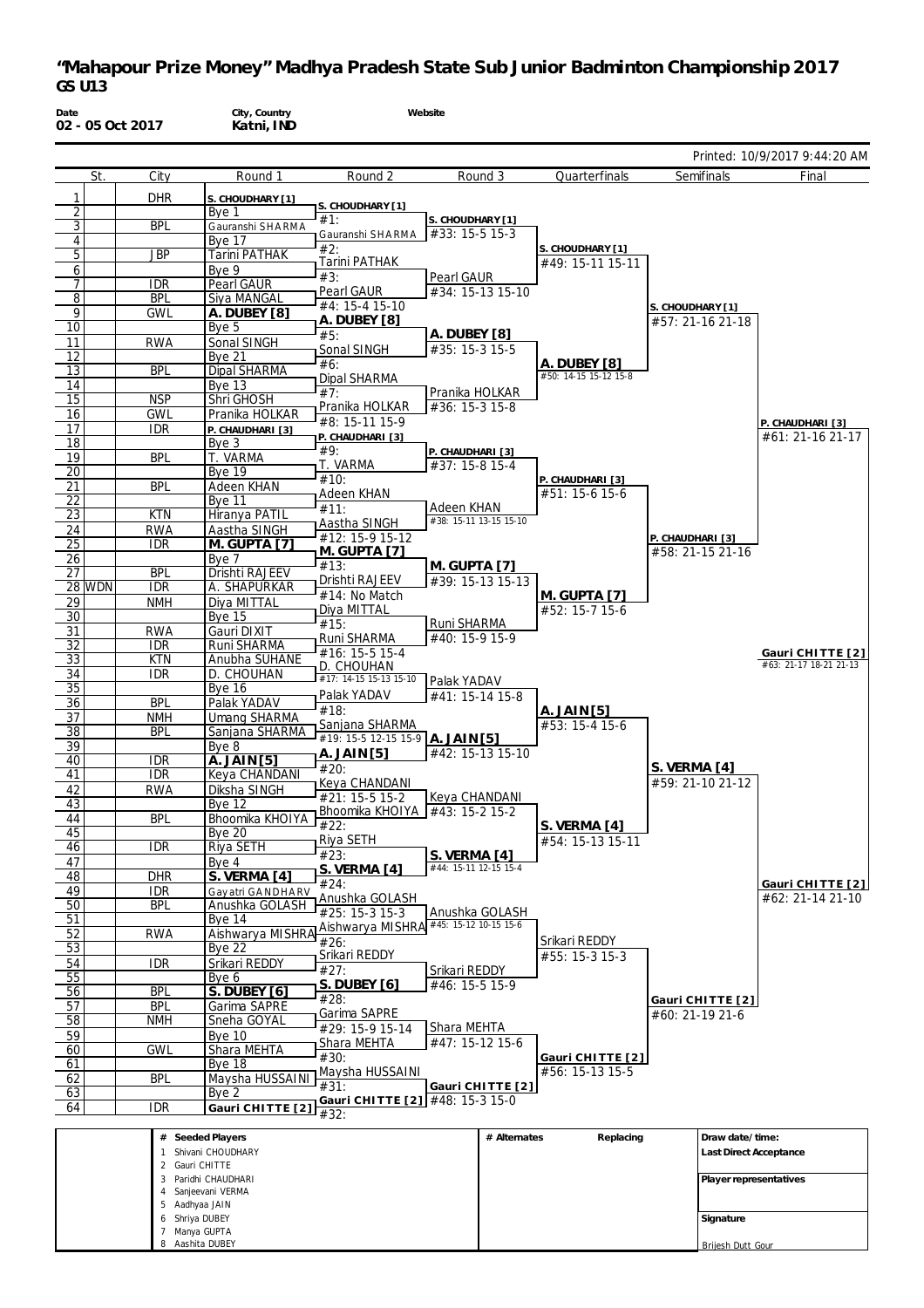| Date           | 02 - 05 Oct 2017         | City, Country<br>Katni, IND           | Website                                      |                                                           |                                                          |                                                      |
|----------------|--------------------------|---------------------------------------|----------------------------------------------|-----------------------------------------------------------|----------------------------------------------------------|------------------------------------------------------|
|                |                          |                                       |                                              |                                                           |                                                          | Printed: 10/9/2017 9:45:02 AM                        |
| St.            | City                     | Round 1                               | Quarterfinals                                | Semifinals                                                | Final                                                    | Winner                                               |
| $\mathbf{1}$   | <b>IDR</b><br><b>IDR</b> | P. CHAUDHARI [1]<br>Gauri CHITTE      | P. CHAUDHARI [1]                             |                                                           |                                                          |                                                      |
|                |                          |                                       | Gauri CHITTE                                 |                                                           |                                                          |                                                      |
| $\overline{2}$ |                          | Bye 1                                 | #1:                                          |                                                           |                                                          |                                                      |
|                |                          |                                       |                                              | P. CHAUDHARI [1]                                          |                                                          |                                                      |
| 3              | <b>BPL</b><br><b>BPL</b> | Adeen KHAN<br>Garima SAPRE            |                                              | Gauri CHITTE<br>#9: 21-7 21-4                             |                                                          |                                                      |
| 4              |                          | Bye 5                                 | Adeen KHAN<br>Garima SAPRE<br>#2:            |                                                           | P. CHAUDHARI [1]                                         |                                                      |
| 5              | <b>BPL</b><br><b>BPL</b> | Siya MANGAL<br>Dipal SHARMA           |                                              |                                                           | Gauri CHITTE<br>#13: 21-8 21-9                           |                                                      |
| 6              |                          | Bye 3                                 | Siva MANGAL<br>Dipal SHARMA<br>#3:           |                                                           |                                                          |                                                      |
| 7              | <b>BPL</b><br><b>BPL</b> | Sanjana SHARMA<br>Tanishka Mihi VARMA |                                              | Sanjana SHARMA<br>Tanishka Mihi VARMA<br>#10: 21-17 21-13 |                                                          |                                                      |
| 8              |                          | Bye 7                                 | Sanjana SHARMA<br>Tanishka Mihi VARMA<br>#4: |                                                           |                                                          |                                                      |
| 9              | <b>GWL</b><br><b>GWL</b> | Pranika HOLKAR<br>Shara MEHTA         | Pranika HOLKAR                               |                                                           |                                                          | P. CHAUDHARI [1]<br>Gauri CHITTE<br>#15: 24-22 21-10 |
| 10             | <b>BPL</b><br><b>BPL</b> | Shriya DUBEY<br>Drishti RAJEEV        | Shara MEHTA<br>#5: 15-7 15-11                |                                                           |                                                          |                                                      |
| 11             |                          | Bye 4                                 |                                              | Pranika HOLKAR<br>Shara MEHTA<br>#11: 21-12 21-13         |                                                          |                                                      |
|                | <b>NMH</b>               | Sneha GOYAL                           | Sneha GOYAL<br>Diya MITTAL<br>#6:            |                                                           |                                                          |                                                      |
| 12             | <b>NMH</b>               | Diya MITTAL                           |                                              |                                                           | S. CHOUDHARY [2]<br>Sanjeevani VERMA<br>#14: 21-15 21-13 |                                                      |
| 13             |                          | Bye 6                                 | Bhoomika KHOIYA                              |                                                           |                                                          |                                                      |
| 14             | <b>BPL</b><br><b>BPL</b> | Bhoomika KHOIYA<br>Gauranshi SHARMA   | Gauranshi SHARMA<br>#7:                      |                                                           |                                                          |                                                      |
| 15             |                          | Bye 2                                 |                                              | S. CHOUDHARY [2]<br>Sanjeevani VERMA<br>#12: 21-8 21-7    |                                                          |                                                      |
| 16             | <b>DHR</b><br><b>DHR</b> | S. CHOUDHARY [2]<br>Sanjeevani VERMA  | S. CHOUDHARY [2]<br>Sanjeevani VERMA<br>#8:  |                                                           |                                                          |                                                      |

| # Seeded Players    | # Alternates | Replacing | Draw date/time:        |
|---------------------|--------------|-----------|------------------------|
| Paridhi CHAUDHARI   |              |           | Last Direct Acceptance |
| Gauri CHITTE        |              |           |                        |
| 2 Shivani CHOUDHARY |              |           | Player representatives |
| Sanjeevani VERMA    |              |           |                        |
|                     |              |           |                        |
|                     |              |           | Signature              |
|                     |              |           |                        |
|                     |              |           | Brijesh Dutt Gour      |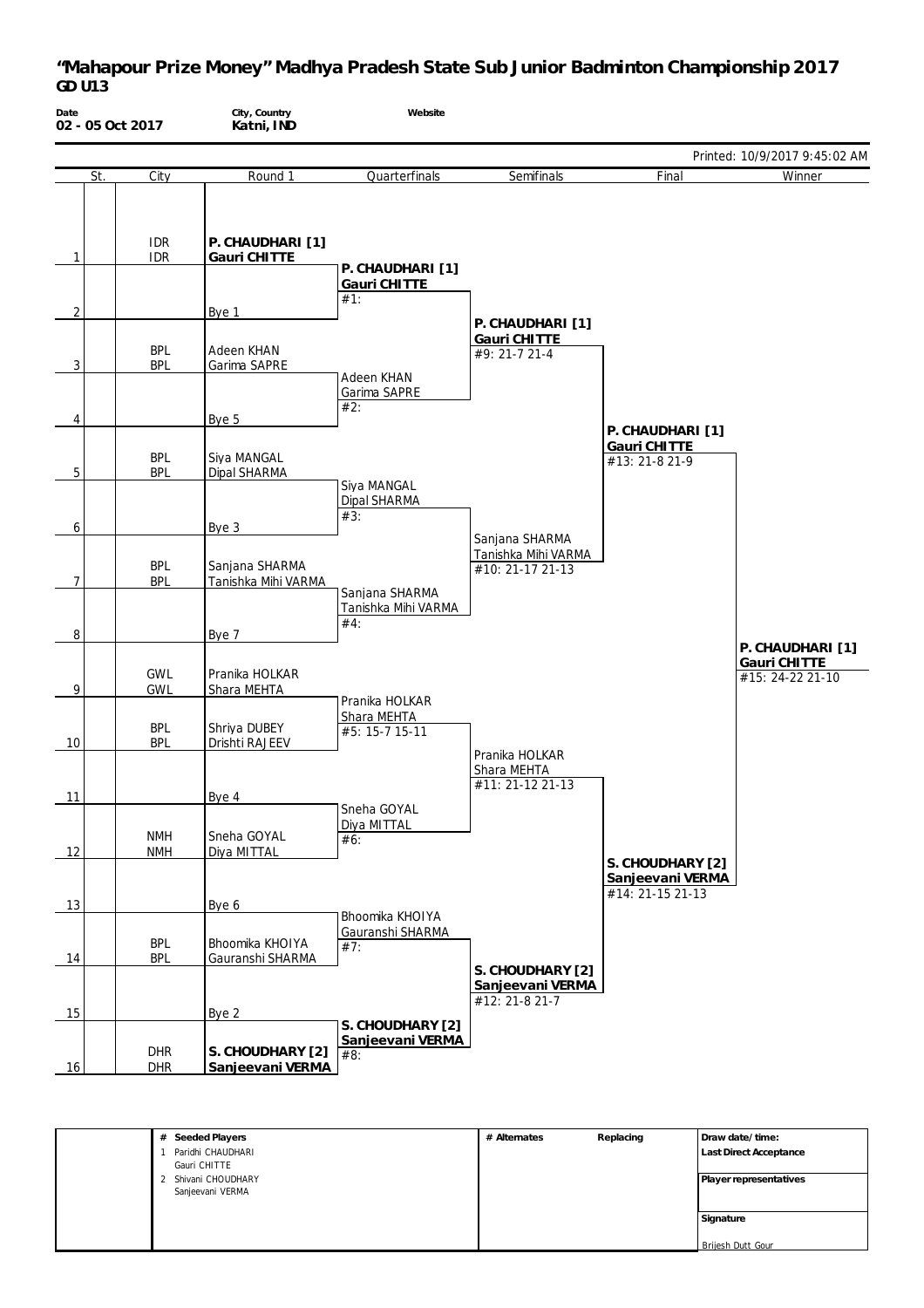| St.             | City                     | Round 1                                 | Round 2                                  | Round 3                                | Printed: 10/9/2017 9:45:14 AM<br>Round 4 |
|-----------------|--------------------------|-----------------------------------------|------------------------------------------|----------------------------------------|------------------------------------------|
|                 |                          |                                         |                                          |                                        |                                          |
| 1<br>2          | <b>JBP</b><br><b>RWA</b> | Pawan ROHRA [1]<br>Mrigendra SINGH      | Pawan ROHRA [1]                          |                                        |                                          |
| $\overline{3}$  | <b>BPL</b>               | Bhuvan CHANDNANI                        | #1: 15-6 13-15 15-11                     | Pawan ROHRA [1]                        |                                          |
| 4               | <b>GWL</b>               | Utkarsh MOURYA                          | Utkarsh MOURYA                           | #65: 15-4 15-3                         | Pawan ROHRA [1]                          |
| 5               | <b>IDR</b>               | Anuj SONGARA                            | #2: 15-8 15-8<br>Anuj SONGARA            |                                        | #97: 7-15 15-12 15-13                    |
| 6               | <b>DHR</b><br><b>NMH</b> | Tanishk YADAV<br><b>Bhavarth OJHA</b>   | #3: 15-14 15-8                           | Bhavarth OJHA                          |                                          |
| 8               | <b>CTR</b>               | Abhinav KHARE                           | Bhavarth OJHA                            | #66: 15-13 15-5                        |                                          |
| 9               | <b>IDR</b>               | Rudra TIWARI [14]                       | #4: 15-8 15-13                           |                                        |                                          |
| 10              | <b>MDL</b>               | Suyesh SINGOUR                          | Rudra TIWARI [14]<br>#5: 15-3 15-2       | Aniket YADAV                           |                                          |
| 11              | <b>GWL</b>               | Aniket YADAV                            | Aniket YADAV                             | #67: 13-15 15-13 15-10                 |                                          |
| 12<br>13        | <b>RWA</b><br><b>BPL</b> | Abhimanyu DWIVEDI<br>Hardik KUMAR       | #6: 15-10 10-15 15-8                     |                                        | Aniket YADAV                             |
| 14              | ANP                      | Mohd. SHADAB                            | Hardik KUMAR                             |                                        | #98: 15-9 15-7                           |
| 15              | <b>DHR</b>               | Ujjawal GOYAL                           | #7: 15-10 15-5                           | Vishantan Singh PARIHAR                |                                          |
| 16              | <b>IDR</b>               | Vishantan Singh PARIHAR                 | Vishantan Singh PARIHAR<br>#8: 15-9 15-9 | #68: 15-6 15-7                         |                                          |
| 17              | <b>IDR</b>               | Vinay SHARMA [6]                        | Vinay SHARMA [6]                         |                                        |                                          |
| 18<br>19        | MDL<br><b>BPL</b>        | Aryan SHARMA<br>Siddhant GUPTA          | #9: 15-3 15-7                            | Vinay SHARMA [6]                       |                                          |
| 20              | <b>RGH</b>               | Atul KUMAR                              |                                          | #69: No Match                          |                                          |
| 21              | <b>DHR</b>               | Aditya GUPTA                            | #10: No Match                            |                                        | Vinay SHARMA [6]<br>#99: 15-9 15-9       |
| 22              | <b>IDR</b>               | Ashish SHARMA                           | Aditya GUPTA<br>#11: 15-10 15-9          | Prajjwal GOLASH                        |                                          |
| $\overline{23}$ | <b>KTN</b>               | Nimesh PANDEY                           | Prajjwal GOLASH                          | #70: 15-5 15-5                         |                                          |
| 24<br>25        | <b>GWL</b><br><b>GWL</b> | Prajiwal GOLASH<br>Avdhesh JAT [13]     | #12: 15-11 15-11                         |                                        |                                          |
| 26              | <b>BPL</b>               | Yuvan Krishna KOLLI                     | Avdhesh JAT [13]                         |                                        |                                          |
| 27              | <b>MDL</b>               | Anush BAJAJ                             | #13: 15-4 15-3                           | Avdhesh JAT [13]<br>#71: 15-6 15-9     |                                          |
| 28              | <b>IDR</b>               | Vansh BANSAL                            | Vansh BANSAL<br>#14: 15-6 15-5           |                                        | Avdhesh JAT [13]                         |
| 29              | <b>IDR</b>               | Mantra SONEJA                           | Mantra SONEJA                            |                                        | #100: 15-4 15-8                          |
| 30<br>31        | <b>BPL</b><br><b>STN</b> | Harshul NARANG<br>Dimond BHATIA         | #15: 15-3 15-2                           | Mantra SONEJA                          |                                          |
| $\overline{32}$ | <b>NSP</b>               | Shreeyanshu GHOSH                       | Shreeyanshu GHOSH                        | #72: w.o.                              |                                          |
| 33              | <b>DHR</b>               | Kushagra PANDEY [4]                     | #16: 15-2 15-4<br>Kushagra PANDEY [4]    |                                        |                                          |
| 34              | ANP                      | Rajat SHARMA                            | #17: 15-5 14-15 15-6                     | Kushagra PANDEY [4]                    |                                          |
| 35              | <b>MDL</b><br><b>IDR</b> | Kushagra CHOUBEY<br>Varun AGRAWAL       |                                          | #73: No Match                          |                                          |
| 36<br>37        | <b>GWL</b>               | Dev KUMAWAT                             | #18: No Match                            |                                        | Kushagra PANDEY [4]                      |
| 38              | <b>NSP</b>               | Anadi ROOSIA                            | Dev KUMAWAT                              |                                        | #101: 15-8 15-4                          |
| 39              | <b>BPL</b>               | <b>Ishaan PANT</b>                      | #19: 15-11 15-14<br>Ishaan PANT          | Dev KUMAWAT<br>#74: 15-14 15-8         |                                          |
| 40 WDN          | IDR                      | Sanskar BEHERWE                         | #20: No Match                            |                                        |                                          |
| 41<br>42        | <b>IDR</b><br><b>DHR</b> | Goyam JAIN [10]<br>Abhinna GARG         | Goyam JAIN [10]                          |                                        |                                          |
| 43              | <b>DWS</b>               | Sparsh BORADE                           | $#21: 15-4 15-10$                        | Goyam JAIN [10]                        |                                          |
| 44              | <b>BPL</b>               | Yash DAVE                               | Yash DAVE                                | $#75: 15-2 15-2$                       |                                          |
| 45              | <b>BPL</b>               | Kabir MATLANI                           | #22: 15-5 11-15 15-13<br>Ranjan SHARMA   |                                        | Uday MUKATI<br>#102: 15-12 11-15 15-14   |
| 46              | <b>KTN</b>               | Ranjan SHARMA                           | #23: 15-12 14-15 15-8                    | <b>Uday MUKATI</b>                     |                                          |
| 47<br>48        | <b>GWL</b><br>IDR.       | <b>Uday MUKATI</b><br>Adityom JOSHI     | Uday MUKATI                              | #76: 15-12 15-7                        |                                          |
| 49              | <b>BPL</b>               | D. TAYDE PRAVEEN [8]                    | #24: 15-11 15-12                         |                                        |                                          |
| 50              | GWL                      | Rabmeet Singh BATRA                     | D. TAYDE PRAVEEN [8]                     |                                        |                                          |
| 51              | <b>KTN</b>               | Rajat JAIN                              | #25: 15-7 15-14<br>Shreya RAWAT          | Shreya RAWAT<br>#77: 15-14 12-15 15-11 |                                          |
| 52              | <b>HSG</b>               | Shreva RAWAT                            | #26: 15-7 15-1                           |                                        | Shreya RAWAT                             |
| 53<br>54        | <b>ANP</b><br><b>GWL</b> | <b>Iftekhar AHMAD</b><br>Pranay WARATHE | Pranay WARATHE                           |                                        | #103: 15-12 15-12                        |
| 55              | <b>IDR</b>               | Vedant TIWARI                           | #27: 15-4 15-3                           | Pranay WARATHE                         |                                          |
| 56              | <b>MDL</b>               | Karsh MISHRA                            | Vedant TIWARI                            | #78: 12-15 15-6 15-5                   |                                          |
| 57              | <b>GWL</b>               | Anuj KALE [11]                          | #28: 15-8 15-9                           |                                        |                                          |
| 58              | <b>GWL</b>               | Aryan SHARMA                            | Anuj KALE [11]<br>#29: 15-5 15-6         | Agnishwar MUKERJEE                     |                                          |
| 59              | <b>IDR</b>               | Vaidik YADAV                            | Agnishwar MUKERJEE                       | #79: 11-15 15-9 15-5                   |                                          |
| 60<br>61        | <b>BPL</b><br><b>DHR</b> | Agnishwar MUKERJEE<br>Prince CHANDEL    | #30: 15-6 15-10                          |                                        | Agnishwar MUKERJEE                       |
| 62              | IDR.                     | Yash AGNIHOTRI                          | Yash AGNIHOTRI                           |                                        | #104: 15-7 15-8                          |
| 63              | <b>NMH</b>               | Kapil SINGHA                            | #31: w.o.                                | Yash AGNIHOTRI                         |                                          |
| 64              | <b>JBP</b>               | Arnav SINGH                             | Kapil SINGHA<br>#32: 15-12 15-4          | #80: 15-13 15-14                       |                                          |
|                 |                          |                                         |                                          |                                        |                                          |
|                 |                          | # Seeded Players                        |                                          | # Alternates<br>Replacing              | Draw date/time:                          |

| Seeded Players<br>#  |                      | # Alternates | Replacing | l Draw date/time:      |
|----------------------|----------------------|--------------|-----------|------------------------|
| Pawan ROHRA          | Akshat NIMADE<br>9.  |              |           | Last Direct Acceptance |
| Kabir VARMA          | 10 Goyam JAIN        |              |           |                        |
| Himanshu KHANDELWAL  | 11 Anuj KALE         |              |           | Player representatives |
| Kushagra PANDEY      | 12 Divyanshu DAREKAR |              |           |                        |
| Akshay PANCHAL       | 13 Avdhesh JAT       |              |           |                        |
| Vinav SHARMA         | 14 Rudra TIWARI      |              |           | Signature              |
| Vatsal SOMAN         | 15 Yashpal YADAV     |              |           |                        |
| Devang TAYDE PRAVEEN | 16 Karan YADAV       |              |           | Briiesh Dutt Gour      |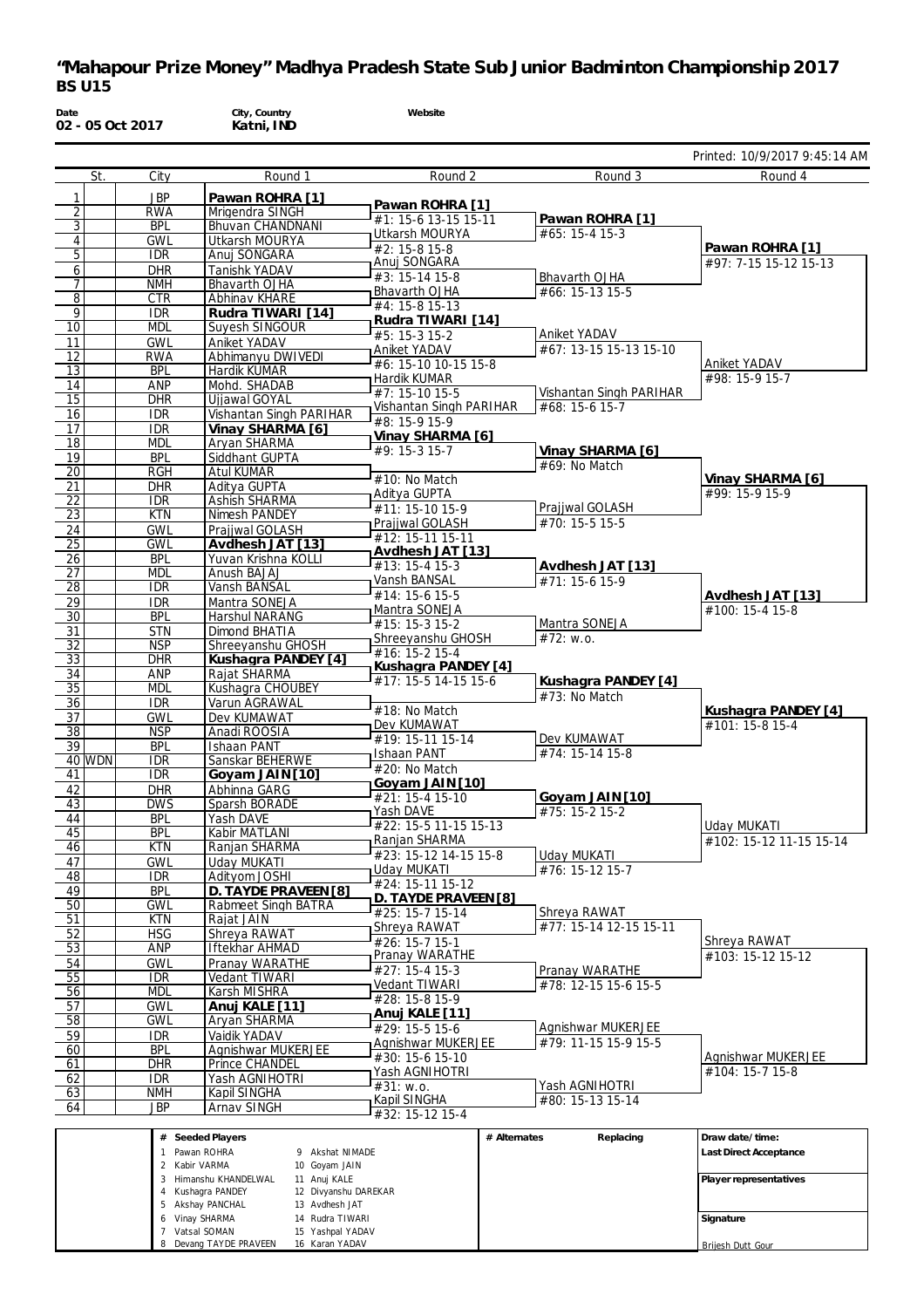| Date<br>02 - 05 Oct 2017 |                          | City, Country<br>Katni, IND            | Website                                  |                                   |                                       |
|--------------------------|--------------------------|----------------------------------------|------------------------------------------|-----------------------------------|---------------------------------------|
|                          |                          |                                        |                                          |                                   | Printed: 10/9/2017 9:45:14 AM         |
| St.                      | City                     | Round 1                                | Round 2                                  | Round 3                           | Round 4                               |
| 65                       | <b>BPL</b>               | <b>Anukul TOMAR</b>                    |                                          |                                   |                                       |
| 66                       | DHR                      | Shubh GUPTA                            | Shubh GUPTA<br>#33: w.o.                 | Jai Singh KARCHULI                |                                       |
| 67                       | <b>IDR</b>               | Manas ARORA                            | Jai Singh KARCHULI                       | #81: 15-5 15-4                    |                                       |
| 68                       | <b>RWA</b>               | Jai Singh KARCHULI                     | #34: 15-14 15-6                          |                                   | Prajjwal MALAKAR                      |
| 69                       | <b>NMH</b>               | Priyansh GOYAL                         | Prajiwal MALAKAR                         |                                   | #105: 15-13 15-8                      |
| 70<br>71                 | <b>GWL</b><br><b>MDL</b> | Prajjwal MALAKAR<br>Mridul BHIRYANI    | #35: 15-7 15-4                           | Prajjwal MALAKAR                  |                                       |
| 72                       | <b>IDR</b>               | Akshat NIMADE [9]                      | Akshat NIMADE [9]                        | #82: 15-10 15-7                   |                                       |
| 73                       | <b>MDL</b>               | Samresh MODI                           | #36: 15-5 15-3                           |                                   |                                       |
| 74                       | <b>BPL</b>               | Rishit MALVIYA                         | Samresh MODI                             | Sarthak SINGHAL                   |                                       |
| 75                       | <b>HSG</b>               | Akshat PILLEY                          | #37: 15-11 12-15 15-8<br>Sarthak SINGHAL | #83: 15-8 15-10                   |                                       |
| 76                       | <b>IDR</b>               | Sarthak SINGHAL                        | #38: 15-10 15-7                          |                                   | Akshay PANCHAL [5]                    |
| 77                       | <b>BPL</b>               | Anand SHARMA                           | Harsh SHARMA                             |                                   | #106: 15-7 15-9                       |
| 78                       | <b>KTN</b><br><b>IDR</b> | Harsh SHARMA                           | #39: 15-10 15-4                          | Akshay PANCHAL [5]                |                                       |
| 79<br>80                 | <b>GWL</b>               | Raghuveer PINGLE<br>Akshay PANCHAL [5] | Akshay PANCHAL [5]                       | #84: 15-3 15-5                    |                                       |
| 81                       | <b>DHR</b>               | Angad MUCHHAL                          | #40: 15-8 15-11                          |                                   |                                       |
| 82                       | <b>IDR</b>               | Shivam PARMAR                          | Angad MUCHHAL                            |                                   |                                       |
| 83                       | <b>KTN</b>               | Aman ARYA                              | #41: 15-13 15-14                         | Angad MUCHHAL                     |                                       |
| 84                       | <b>MDL</b>               | Shubhanshu SONKESRI                    | Shubhanshu SONKESRI<br>#42: 15-7 15-5    | #85: 15-3 15-6                    | Angad MUCHHAL                         |
| 85                       | <b>IDR</b>               | Harshwardhan RAJPUT                    | Harshwardhan RAJPUT                      |                                   | #107: 15-11 15-12                     |
| 86                       | <b>NSP</b>               | Nachiket AGRAWAL                       | #43: W.0.                                | Karan YADAV [16]                  |                                       |
| 87                       | <b>GWL</b>               | Keshav SOHANI                          | Karan YADAV [16]                         | #86: 15-6 15-13                   |                                       |
| 88<br>89                 | <b>BPL</b><br><b>IDR</b> | Karan YADAV [16]<br>Aryan GUPTA        | #44: 15-10 15-14                         |                                   |                                       |
| 90                       | <b>GWL</b>               | Bhuvan KOTIKALA                        | Bhuvan KOTIKALA                          |                                   |                                       |
| 91                       | <b>BPL</b>               | Jasdeep SINGH                          | #45: 15-3 15-6                           | Bhuvan KOTIKALA                   |                                       |
| 92                       | <b>DHR</b>               | Nikhil YADAV                           | Jasdeep SINGH                            | #87: 15-4 15-4                    |                                       |
| 93                       | <b>GWL</b>               | Prakhar SRIVASTAV                      | #46: W.0.<br>Atharva PUNEKAR             |                                   | Bhuvan KOTIKALA<br>#108: 15-4 15-14   |
| 94                       | <b>IDR</b>               | Atharva PUNEKAR                        | #47: 15-4 15-8                           | H. KHANDELWAL [3]                 |                                       |
| 95                       | ANP                      | Abhishek RAO                           | H. KHANDELWAL [3]                        | #88: 15-9 15-13                   |                                       |
| 96<br>97                 | <b>JBP</b><br><b>DHR</b> | H. KHANDELWAL [3]<br>Naivaidhya PANDEY | #48: 15-7 15-4                           |                                   |                                       |
| 98                       | <b>KTN</b>               | Kavya MALIK                            | Naivaidhya PANDEY                        |                                   |                                       |
| 99                       | <b>BPL</b>               | Aditya THAKUR                          | #49: 15-14 15-12                         | Naivaidhya PANDEY                 |                                       |
| 100                      | <b>IDR</b>               | Kabir MAHADIK                          | Aditya THAKUR                            | #89: 15-7 14-15 15-12             |                                       |
| 101                      | <b>IDR</b>               | Sanidhya YADAV                         | #50: 10-15 15-6 15-10<br>Chetan KOLLI    |                                   | Yashpal YADAV [15]<br>#109: 15-4 15-3 |
| 102                      | <b>BPL</b>               | Chetan KOLLI                           | #51: W.0.                                | Yashpal YADAV [15]                |                                       |
| 103                      | <b>HSG</b>               | Aryan JOSEPH                           | Yashpal YADAV [15]                       | #90: 15-2 15-2                    |                                       |
| 104<br>105               | <b>GWL</b><br><b>RWA</b> | Yashpal YADAV [15]<br>Akash JAISWAL    | #52: 15-8 15-4                           |                                   |                                       |
| 106                      | <b>NMH</b>               | Aditya GARG                            | Akash JAISWAL                            |                                   |                                       |
| 107                      | <b>GWL</b>               | <b>Ranveer SILAWAT</b>                 | #53: 15-9 15-8                           | Aditya JAIN                       |                                       |
| 108                      | <b>IDR</b>               | Aditva JAIN                            | Aditya JAIN<br>#54: 15-4 15-6            | #91: 15-7 15-10                   |                                       |
| 109                      | <b>MDL</b>               | <b>Vishal BHIRYANI</b>                 | Vishal BHIRYANI                          |                                   | Vatsal SOMAN [7]<br>#110: 15-9 15-6   |
| 110                      | <b>BPL</b>               | Nadir ANSARI                           | #55: 15-1 15-13                          | Vatsal SOMAN [7]                  |                                       |
| 111                      | <b>GWL</b>               | Avadh HEDA                             | Vatsal SOMAN [7]                         | #92: 15-9 15-4                    |                                       |
| 112                      | IDR                      | Vatsal SOMAN [7]                       | #56: 15-11 15-9                          |                                   |                                       |
| 113<br>114               | <b>GWL</b><br><b>MDL</b> | Jayant SHARMA<br>Lovish BHIRYANI       | Jayant SHARMA                            |                                   |                                       |
| 115                      | <b>IDR</b>               | Rudra DANEJ                            | #57: w.o.                                | Jayant SHARMA                     |                                       |
| 116                      | <b>BPL</b>               | Aditya SHARMA                          | Rudra DANEJ                              | #93: 15-9 15-12                   |                                       |
| 117                      | DHR                      | Vishal YADAV                           | #58: 15-11 15-9                          |                                   | D. DAREKAR [12]                       |
| 118                      | <b>KTN</b>               | Aditya JAISWAL                         | Aditya JAISWAL<br>#59: 15-4 13-15 15-13  | D. DAREKAR [12]                   | #111: 15-4 15-9                       |
| 119                      | <b>STN</b>               | Harshvardhan SINGH                     | D. DAREKAR [12]                          | #94: W.0.                         |                                       |
| 120                      | <b>IDR</b>               | D. DAREKAR [12]                        | #60: 15-10 15-10                         |                                   |                                       |
| 121                      | <b>DWS</b>               | Himanshu CERPENTER                     | Kushaqra GOLASH                          |                                   |                                       |
| 122<br>123               | <b>BPL</b><br><b>CTR</b> | Kushagra GOLASH<br>Vaibhav KHARE       | #61: 15-10 15-3                          | Kushagra GOLASH                   |                                       |
| <b>124 WDN</b>           | <b>IDR</b>               | Kritant TIWARI                         | Vaibhav KHARE                            | #95: 15-7 15-7                    |                                       |
| 125                      | <b>KTN</b>               | Akshat TIWARI                          | $#62$ : No Match                         |                                   | Kabir VARMA [2]                       |
| 126                      | <b>GWL</b>               | Aadarsh THAKUR                         | Aadarsh THAKUR                           |                                   | #112: 15-9 15-7                       |
| 127                      | RGH                      | Raghav CHABDA                          | #63: 12-15 15-9 15-13<br>Kabir VARMA [2] | Kabir VARMA [2]<br>#96: 15-7 15-5 |                                       |
| 128                      | <b>DHR</b>               | Kabir VARMA [2]                        | $\#L$ 4. 1E $\angle$ 1E $\cap$           |                                   |                                       |

| # Seeded Players       |                      | # Alternates | Replacing | Draw date/time:        |
|------------------------|----------------------|--------------|-----------|------------------------|
| Pawan ROHRA            | 9 Akshat NIMADE      |              |           | Last Direct Acceptance |
| 2 Kabir VARMA          | 10 Goyam JAIN        |              |           |                        |
| 3 Himanshu KHANDELWAL  | 11 Anuj KALE         |              |           | Player representatives |
| 4 Kushaqra PANDEY      | 12 Divyanshu DAREKAR |              |           |                        |
| 5 Akshay PANCHAL       | 13 Avdhesh JAT       |              |           |                        |
| 6 Vinay SHARMA         | 14 Rudra TIWARI      |              |           | Signature              |
| Vatsal SOMAN           | 15 Yashpal YADAV     |              |           |                        |
| 8 Devang TAYDE PRAVEEN | 16 Karan YADAV       |              |           | Brijesh Dutt Gour      |

#64: 15-6 15-2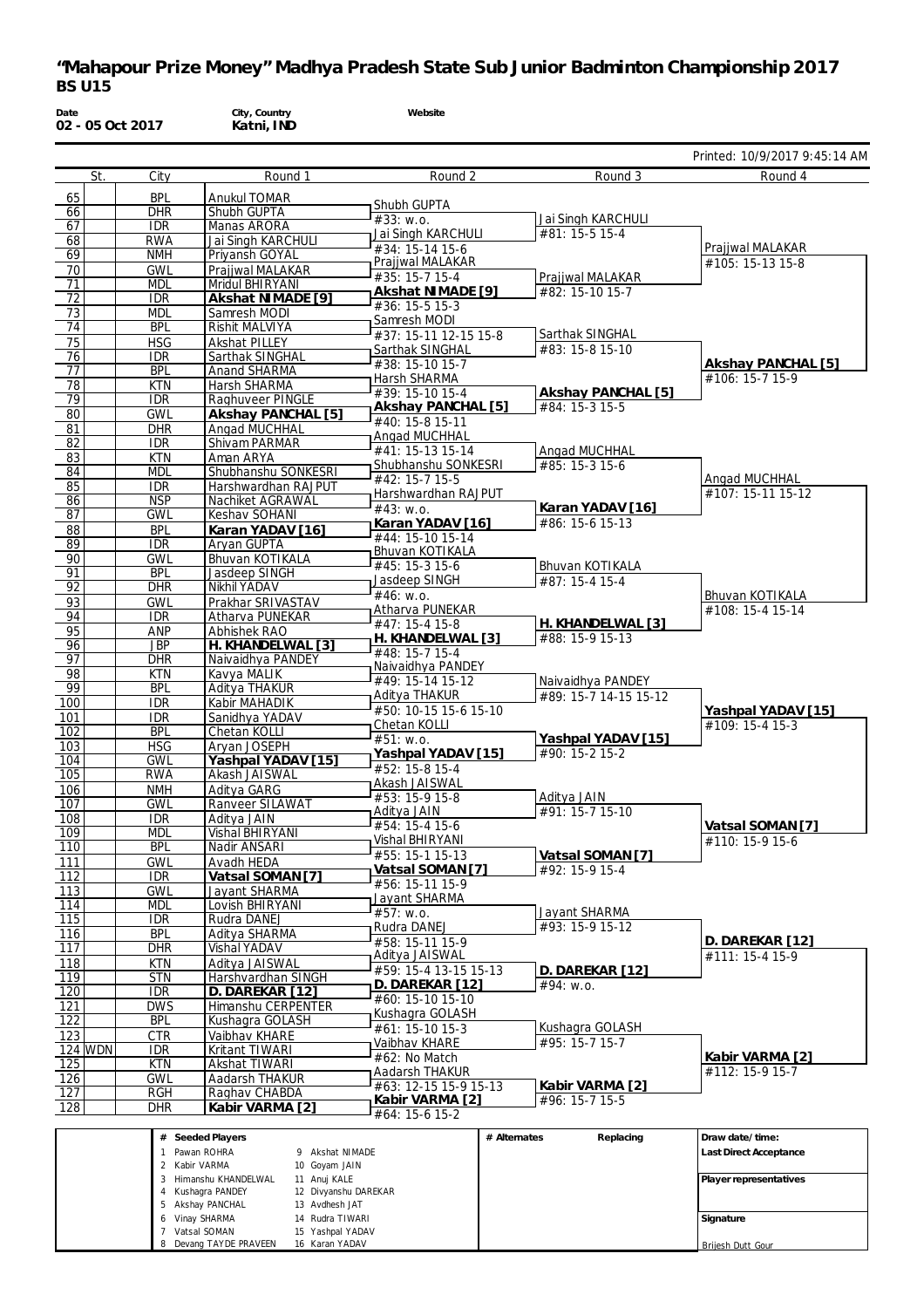

Brijesh Dutt Gour

Devang TAYDE PRAVEEN

16 Karan YADAV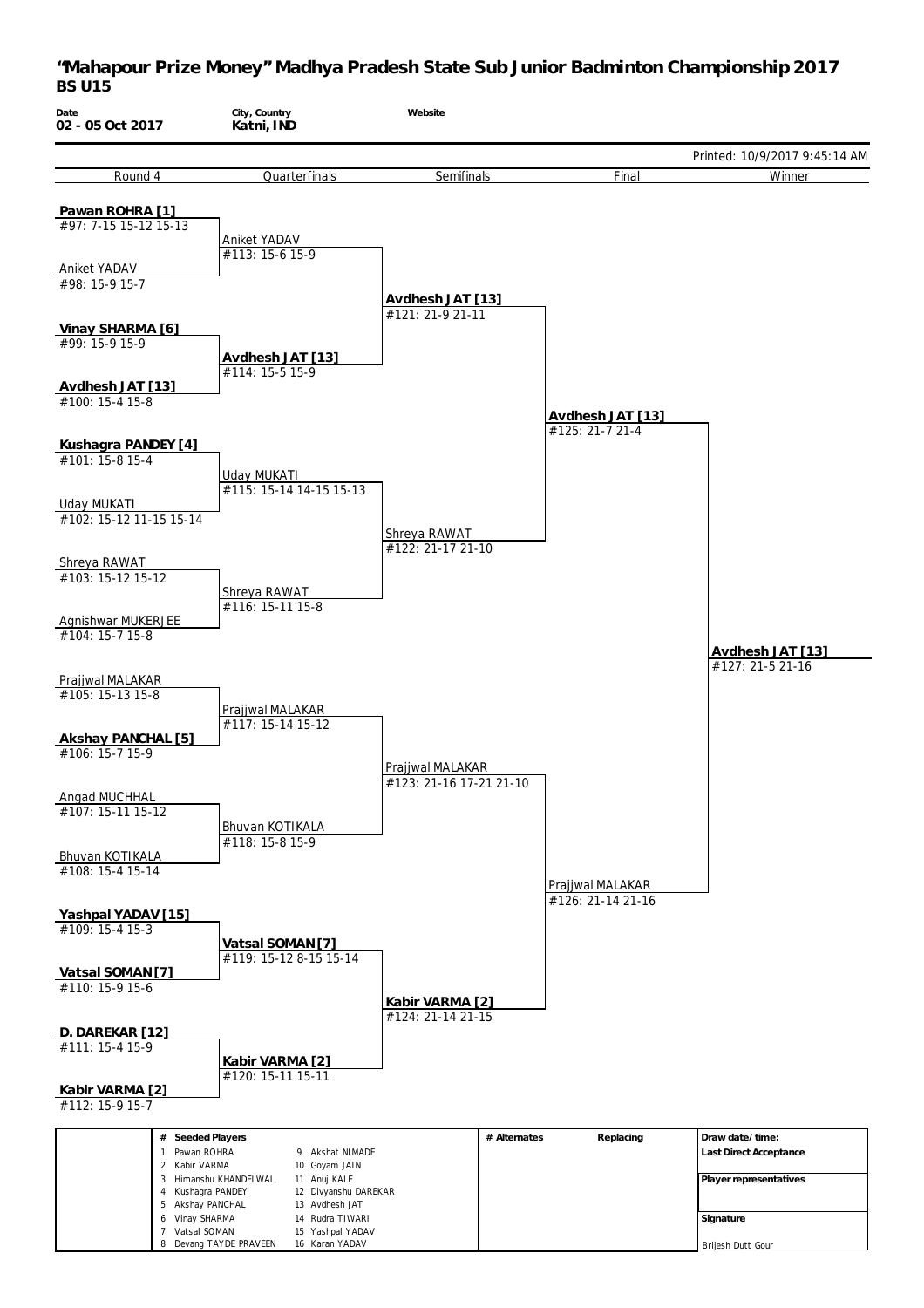| Date<br>02 - 05 Oct 2017 |                          | City, Country<br>Katni, IND          | Website                                   |                       |                                    |                                        |
|--------------------------|--------------------------|--------------------------------------|-------------------------------------------|-----------------------|------------------------------------|----------------------------------------|
|                          |                          |                                      |                                           |                       |                                    | Printed: 10/9/2017 9:45:37 AM          |
| St.                      | City                     | Round 1                              | Round 2                                   | Quarterfinals         | Semifinals                         | Final                                  |
|                          | <b>GWL</b>               | B. KOTIKALA [1]                      |                                           |                       |                                    |                                        |
| $\overline{1}$           | <b>GWL</b>               | Yashpal YADAV                        | B. KOTIKALA [1]                           |                       |                                    |                                        |
|                          | <b>HSG</b>               | Aryan JOSEPH                         | Yashpal YADAV                             |                       |                                    |                                        |
| 2                        | <b>HSG</b>               | <b>Akshat PILLEY</b>                 | #1: 15-7 15-8                             | B. KOTIKALA [1]       |                                    |                                        |
|                          | <b>BPL</b>               | <b>Agnishwar MUKERJEE</b>            |                                           | Yashpal YADAV         |                                    |                                        |
| $\mathbf{3}$             | <b>BPL</b><br><b>IDR</b> | Karan YADAV<br><b>Akshat NIMADE</b>  | Akshat NIMADE                             | #17: 11-15 15-13 15-8 |                                    |                                        |
| $\overline{4}$           | IDR                      | Vatsal SOMAN                         | Vatsal SOMAN<br>#2: 15-12 12-15 15-9      |                       | Avdhesh JAT                        |                                        |
|                          | <b>MDL</b>               | Karsh MISHRA                         |                                           |                       | Prajjwal MALAKAR                   |                                        |
| $5\phantom{.0}$          | <b>MDL</b>               | Aryan SHARMA                         | Avdhesh JAT                               |                       | #25: 17-21 21-18 21-16             |                                        |
|                          | <b>GWL</b>               | Avdhesh JAT                          | Prajiwal MALAKAR                          |                       |                                    |                                        |
| 6                        | GWL                      | Prajjwal MALAKAR                     | #3: 15-1 15-2                             | Avdhesh JAT           |                                    |                                        |
|                          | <b>IDR</b>               | Divyanshu DAREKAR                    |                                           | Prajjwal MALAKAR      |                                    |                                        |
| $\overline{7}$           | IDR.<br><b>KTN</b>       | Atharva PUNEKAR<br>Rajat JAIN        | Divyanshu DAREKAR<br>Atharva PUNEKAR      | #18: 15-1 15-8        |                                    |                                        |
| 8                        | KTN                      | Pratham JAISWANI                     | #4: 15-3 15-11                            |                       |                                    | Avdhesh JAT                            |
|                          | <b>JBP</b>               | H. KHANDELWAL [4]                    |                                           |                       |                                    | Prajjwal MALAKAR                       |
| 9                        | <b>JBP</b>               | Pawan ROHRA                          | H. KHANDELWAL [4]                         |                       |                                    | #29: 21-9 21-6                         |
|                          | <b>BPL</b>               | Kushagra GOLASH                      | Pawan ROHRA                               |                       |                                    |                                        |
| 10                       | <b>BPL</b>               | Jasdeep SINGH                        | #5: 14-15 15-11 15-6                      | H. KHANDELWAL [4]     |                                    |                                        |
| 11                       | <b>NMH</b>               | <b>Bhavarth OJHA</b>                 | Bhavarth OJHA                             | Pawan ROHRA           |                                    |                                        |
|                          | <b>NMH</b><br><b>MDL</b> | Kapil SINGHA<br>Lovish BHIRYANI      | Kapil SINGHA                              | #19: 15-9 15-9        |                                    |                                        |
| 12                       | <b>MDL</b>               | Kushagra CHOUBEY                     | #6: W.0.                                  |                       | Kavya MALIK                        |                                        |
|                          | IDR                      | Rudra DANEJ                          |                                           |                       | Ranjan SHARMA                      |                                        |
| 13                       | <b>IDR</b>               | Kabir MAHADIK                        | Kavya MALIK                               |                       | #26: 21-17 21-16                   |                                        |
|                          | <b>KTN</b>               | Kavya MALIK                          | Ranjan SHARMA                             |                       |                                    |                                        |
| 14                       | <b>KTN</b><br><b>GWL</b> | Ranjan SHARMA<br>Rabmeet Singh BATRA | #7: 15-8 15-10                            | Kavya MALIK           |                                    |                                        |
| 15                       | <b>GWL</b>               | Avadh HEDA                           | Rabmeet Singh BATRA #20: 15-11 7-15 15-13 | Ranjan SHARMA         |                                    |                                        |
|                          | <b>ANP</b>               | <b>Iftekhar AHMAD</b>                | Avadh HEDA                                |                       |                                    |                                        |
| 16                       | ANP                      | Mohd. SHADAB                         | #8: 15-5 15-3                             |                       |                                    | Avdhesh JAT                            |
|                          | <b>DWS</b>               | Tejas BAROD                          |                                           |                       |                                    | Prajjwal MALAKAR                       |
| 17                       | <b>DWS</b><br><b>NSP</b> | Sparsh BORADE<br>Shreeyanshu GHOSH   | Tejas BAROD                               |                       |                                    | #31: 21-18 16-21 21-17                 |
| 18                       | <b>NSP</b>               | Anadi ROOSIA                         | Sparsh BORADE<br>#9: W.0.                 | Teias BAROD           |                                    |                                        |
|                          | <b>IDR</b>               | Varun AGRAWAL                        |                                           | Sparsh BORADE         |                                    |                                        |
| 19                       | <b>IDR</b>               | Goyam JAIN                           | Akash JAISWAL                             | #21: W.0.             |                                    |                                        |
|                          | <b>RWA</b>               | Akash JAISWAL                        | Harshvardhan SINGH                        |                       |                                    |                                        |
| 20                       | <b>STN</b>               | Harshvardhan SINGH                   | $\sqrt{\#}10$ : w.o.                      |                       | A. PANCHAL [3]                     |                                        |
|                          | <b>RWA</b>               | Abhimanyu DWIVEDI                    | Abhimanyu DWIVEDI                         |                       | Aniket YADAV                       |                                        |
| 21                       | RWA<br>KIN               | Jai Singh KARCHULI<br>Harsh SHARMA   | Jai Singh KARCHULI                        |                       | #27: 21-7 21-11                    |                                        |
| 22                       | KTN                      | Akshat TIWARI                        | #11: 13-15 15-12 15-13                    | A. PANCHAL [3]        |                                    |                                        |
|                          | IDR                      | <b>Ashish SHARMA</b>                 |                                           | Aniket YADAV          |                                    |                                        |
| 23                       | idr                      | Vaidik YADAV                         | A. PANCHAL [3]                            | #22: 15-13 9-15 15-11 |                                    |                                        |
|                          | GWL                      | A. PANCHAL [3]                       | Aniket YADAV                              |                       |                                    |                                        |
| 24                       | GWL<br>RGH               | Aniket YADAV                         | #12: 15-8 15-6                            |                       |                                    | A. PANCHAL [3]                         |
| 25                       | RGH                      | Raghav CHABDA<br>Atul KUMAR          |                                           |                       |                                    | Aniket YADAV<br>#30: 21-17 18-21 21-15 |
|                          | <b>BPL</b>               | Aditya THAKUR                        |                                           |                       |                                    |                                        |
| 26                       | <b>BPL</b>               | Anukul TOMAR                         | #13: No Match                             | Neel DUA              |                                    |                                        |
|                          | <b>NMH</b>               | <b>Neel DUA</b>                      |                                           | Priyansh GOYAL        |                                    |                                        |
| 27                       | <b>NMH</b>               | Priyansh GOYAL                       | <b>Neel DUA</b>                           | #23: No Match         |                                    |                                        |
| <b>WDN</b>               | IDR                      | Kritant TIWARI                       | Priyansh GOYAL                            |                       |                                    |                                        |
| $\frac{28}{2}$           | <b>IDR</b><br><b>MDL</b> | Sanidhya YADAV<br>Samresh MODI       | #14: No Match                             |                       | Shreya RAWAT [2]                   |                                        |
| $\frac{29}{ }$           | <b>MDL</b>               | Shubhanshu SONKESRI                  | Samresh MODI                              |                       | D. TAYDE PRAVEEN<br>#28: 21-9 21-6 |                                        |
|                          | <b>GWL</b>               | Jayant SHARMA                        | Shubhanshu SONKESRI                       |                       |                                    |                                        |
| 30                       | GWL                      | Keshav SOHANI                        | #15: 13-15 15-14 15-12                    | Shreya RAWAT [2]      |                                    |                                        |
|                          | <b>ANP</b>               | Abhishek RAO                         |                                           | D. TAYDE PRAVEEN      |                                    |                                        |
| 31                       | ANP                      | Rajat SHARMA                         | Shreya RAWAT [2]                          | #24: 15-3 15-7        |                                    |                                        |
|                          | <b>HSG</b>               |                                      | Shreya RAWAT [2] D. TAYDE PRAVEEN         |                       |                                    |                                        |
| 32                       | <b>BPL</b>               | D. TAYDE PRAVEEN   #16: 15-4 15-8    |                                           |                       |                                    |                                        |
|                          |                          |                                      |                                           |                       |                                    |                                        |
|                          |                          | # Seeded Plavers                     |                                           | # Alternates          | Replacing                          | Draw date/time:                        |

| # Seeded Players     | # Alternates | Replacing | Draw date/time:               |
|----------------------|--------------|-----------|-------------------------------|
| Bhuvan KOTIKALA      |              |           | <b>Last Direct Acceptance</b> |
| Yashpal YADAV        |              |           |                               |
| Shreya RAWAT         |              |           | Player representatives        |
| Devang TAYDE PRAVEEN |              |           |                               |
| Akshay PANCHAL<br>3. |              |           |                               |
| Aniket YADAV         |              |           | Signature                     |
| Himanshu KHANDELWAL  |              |           |                               |
| Pawan ROHRA          |              |           | Brijesh Dutt Gour             |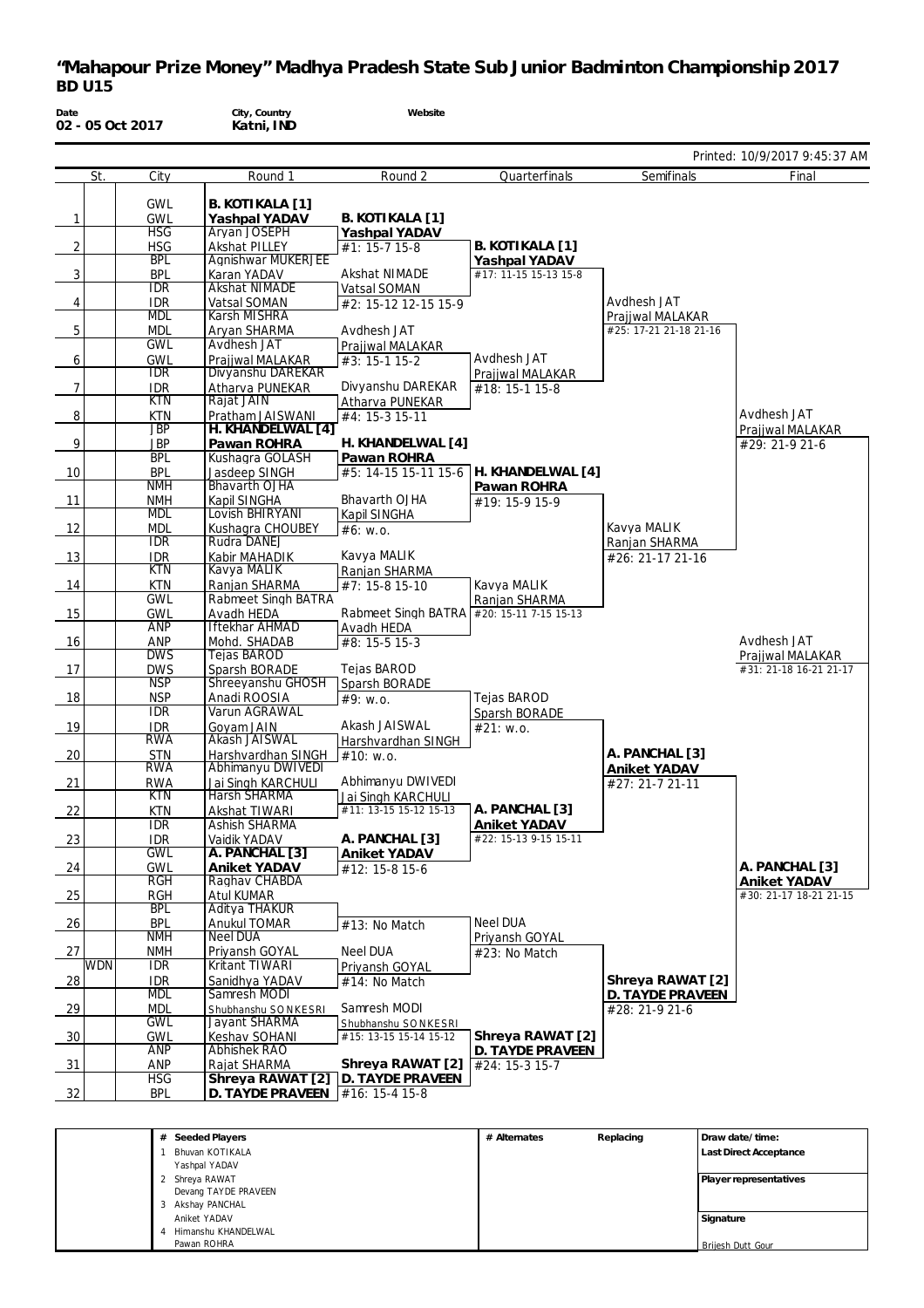**Date 02 - 05 Oct 2017 City, Country Katni, IND Website** Printed: 10/9/2017 9:45:26 AM St. City Round 1 1 DWS B. VERMA [1]<br>
2 NMH Umang SHARM 2 **NMH** Umang SHARMA<br>3 BPL Privasha NARAN Priyasha NARANG 4 IDR Shruti PAROLKAR<br>5 WDN IDR Devina GUPTA **IDR Devina GUPTA** 6 RWA Garima SINGH<br>7 GWL Aashita DUBEY 7 GWL Aashita DUBEY<br>8 BPL Maysha HUSSA 8 BPL Maysha HUSSAINI<br>9 DHR Y. AGRAWAL [8] 9 DHR **Y. AGRAWAL [8]** Garima SAPRE 11 IDR D. CHOUHAN<br>12 IDR Shruti KUMAR 12 MDL Shruti KUMARI<br>13 RPL R CHOUDHAF R. CHOUDHARY 14 IDR Riju PATIDAR<br>15 IDR Drishti SOMAN 15 IDR Drishti SOMANI<br>16 DHR S. CHOUDHARY **DHR S. CHOUDHARY**<br>**IDR** Gauri CHITTE I 17 **IDR Gauri CHITTE** [3] 18 BPL Kavya KANOJIYA<br>19 RWA Shreva SINGH 19 RWA Shreya SINGH<br>20 IDR Manya GUPTA Manya GUPTA 21 **NMH** Sneha GOYAL<br>22 WDN IDR Mihika SINGH **IDR Mihika SINGHAL<br>JBP Tarini PATHAK** 23 JBP Tarini PATHAK<br>24 BPL Garima SANJE<br>25 BPL S. DUBEY [5] **BPL** Garima SANJEEV<br> **BPL** S. DUBEY [5] 25 BPL **S. DUBEY [5]** 26 KTN Mansa MARELEY<br>27 IDR Gavatri GANDHAI 27 IDR Gay atri GANDHA RV<br>28 UJN Kanak RATHORE 28 UJN Kanak RATHORE<br>29 IDR Keya CHANDANI 29 IDR Keya CHANDANI<br>30 DHR Nyasa PAWAR DHR Nyasa PAWAR 31 BPL Sanjana SHARMA<br>32 MMH Vanshika GARG 32 **NMH** Vanshika GARG<br>33 KTN Sharda PANDE Sharda PANDEY 34 IDR Pearl GAUR<br>35 DHR Muskan KOI 35 DHR Muskan KOUSHAL<br>36 BPL Adifaa HUSAINI Adifaa HUSAINI 37 BPL Drishti RAJEEV<br>38 NMH Diya MITTAL 38 **NMH** Diya MITTAL<br>39 MDL Yashi RAI 39 MDL Yashi RAI<br>40 IDR S SOLAN 40 IDR **S. SOLANKI [7]** 41 BPL T. VARMA<br>42 GWL Shara MEH Shara MEHTA 43 JBP Real SINGH 14 **IDR** Aadhyaa JAIN<br>15 IDR Srikari REDDY 45 **IDR** Srikari REDDY<br>46 NSP Shri GHOSH Shri GHOSH 47 IDR Mehr PUSALKAR<br>48 BPL P. PANT [4] 48 BPL **P. PANT [4]** 49 GWL Pranika HOLKAR<br>50 IDR L. PARMAR 50 IDR L. PARMAR<br>51 DWS Anjani VERI 51 DWS Anjani VERMA<br>52 BPL Anushka SING 52 BPL Anushka SINGH<br>53 BPL Anushka GOLAS 53 BPL Anushka GOLASH<br>54 JBP Kalvani SINGH 54 JBP Kalyani SINGH<br>55 DHR Sanieevani VE 55 DHR Sanjeevani VERMA<br>56 IDR SGIJPTA T61 56 IDR **S. GUPTA [6]** 57 IDR Runi SHARMA<br>58 BPL Bhoomika KHC 58 BPL Bhoomika KHOIYA 59 NMH Shreya JAISWAL 60 **IDR** Riya SETH<br>61 RWA Aishwarya Aishwarya MISHRA 62 IDR P. CHAUDHARI<br>63 BPL Adeen KHAN **Adeen KHAN** Round 2 **B. VERMA [1]**  $\sqrt{41:}$  15-1 15-0 Priyasha NARANG #2: 15-8 15-14 Garima SINGH #3: No Match Aashita DUBEY #4: 15-7 15-2 **Y. AGRAWAL [8]** #5: 15-11 15-5 D. CHOUHAN #6: w.o. Riju PATIDAR #7: 15-6 15-8 <u>S. CHOUDHARY</u> #8: 15-8 15-14 **Gaur i CHIT T E [3]** #9: 15-2 15-8 Manya GUPTA #10: 15-5 15-10 Sneha GOYAL #11: No Match Garima SANJEEV #12: 15-10 15-6 **S. DUBEY [5]** #13: w.o. Kanak RATHORE #14: 15-6 15-1 Nyasa PAWAR #15: 15-9 10-15 15-12 Vanshika GARG #16: 15-7 11-15 15-5 Pearl GAUR  $\sqrt{\#17:}$  w.o. Adifaa HUSAINI #18: w.o. Drishti RAJEEV #19: 15-7 15-9 **S. SOLANKI [7]**  $\overline{420}$ : 15-3 15-1 Shara MEHTA #21: 15-10 15-4 Aadhyaa JAIN  $#22 \cdot 15 - 615 - 7$ Srikari REDDY #23: 15-1 15-2 **P. PANT [4]** #24: 15-11 15-4 L. PARMAR #25: 15-10 15-10 L. PARMAR Anjani VERMA #26: 15-7 15-8 Anushka GOLASH #27: 15-11 15-14 **S. GUPTA [6]** #28: 15-9 15-8 Runi SHARMA #29: 15-7 15-8 Shreya JAISWAL #30: 6-15 15-14 15-11 P. CHAUDHARI  $\overline{431: 15-815-5}$ Adeen KHAN Round 3 **B. VERMA [1]** #33: 15-4 15-3 Aashita DUBEY #34: 15-7 15-7 **Y. AGRAWAL [8]** #35: w.o. CHOUDHARY #36: 9-15 15-5 15-7 **Gaur i CHIT T E [3]** #37: 7-15 15-7 15-10 Garima SANJEEV #38: 15-7 15-7 **S. DUBEY [5]** #39: 12-15 15-5 15-10 Nyasa PAWAR #40: 15-14 15-6 Pearl GAUR #41: 15-12 9-15 15-13 Drishti RAJEEV #42: 15-9 15-13 Aadhyaa JAIN #43: 15-10 15-10 **P. PANT [4]** #44: 15-10 15-6 #45: 15-8 15-7 **S. GUPTA [6]** #46: 15-4 15-10 Shreya JAISWAL #47: 11-15 15-12 15-9 P. CHAUDHARI #48: 15-7 15-6 **Quarterfinals B. VERMA [1]** #49: 10-15 15-11 15-8 S. CHOUDHARY #50: 13-15 15-10 15-7 Garima SANJEEV #51: 7-15 15-10 15-9 **S. DUBEY [5]** #52: 15-9 15-11 Drishti RAJEEV #53: 15-4 15-6 **P. PANT [4]** #54: 15-11 15-7 **S. GUPTA [6]** #55: 15-14 15-11 P. CHAUDHARI #56: 15-5 15-9 **Semifinals B. VERMA [1]** #57: 21-16 21-18 Garima SANJEEV #58: 21-10 21-19 **P. PANT [4]** #59: 21-5 21-11 **S. GUPTA [6]** #60: 24-22 21-16 Final Garima SANJEEV #61: 21-19 20-22 23-21 **P. PANT [4]** #62: 21-14 21-14 **P. PANT [4]** #63: 21-10 14-21 21-13

**# Seeded Players** 1 Bhumika VERMA<br>2 Disha JAIN Disha JAIN 3 Gauri CHITTE 4 Priyanka PANT 5 Shriya DUBEY 6 Shrishti GUPTA 7 Swati SOLANKI Yuvika AGRAWA **# Alternates Replacing Draw date/time: Last Direct Acceptance Player representatives Signature** Brijesh Dutt Gour

#32: w.o.

64 MDS **Disha JAIN[2]**